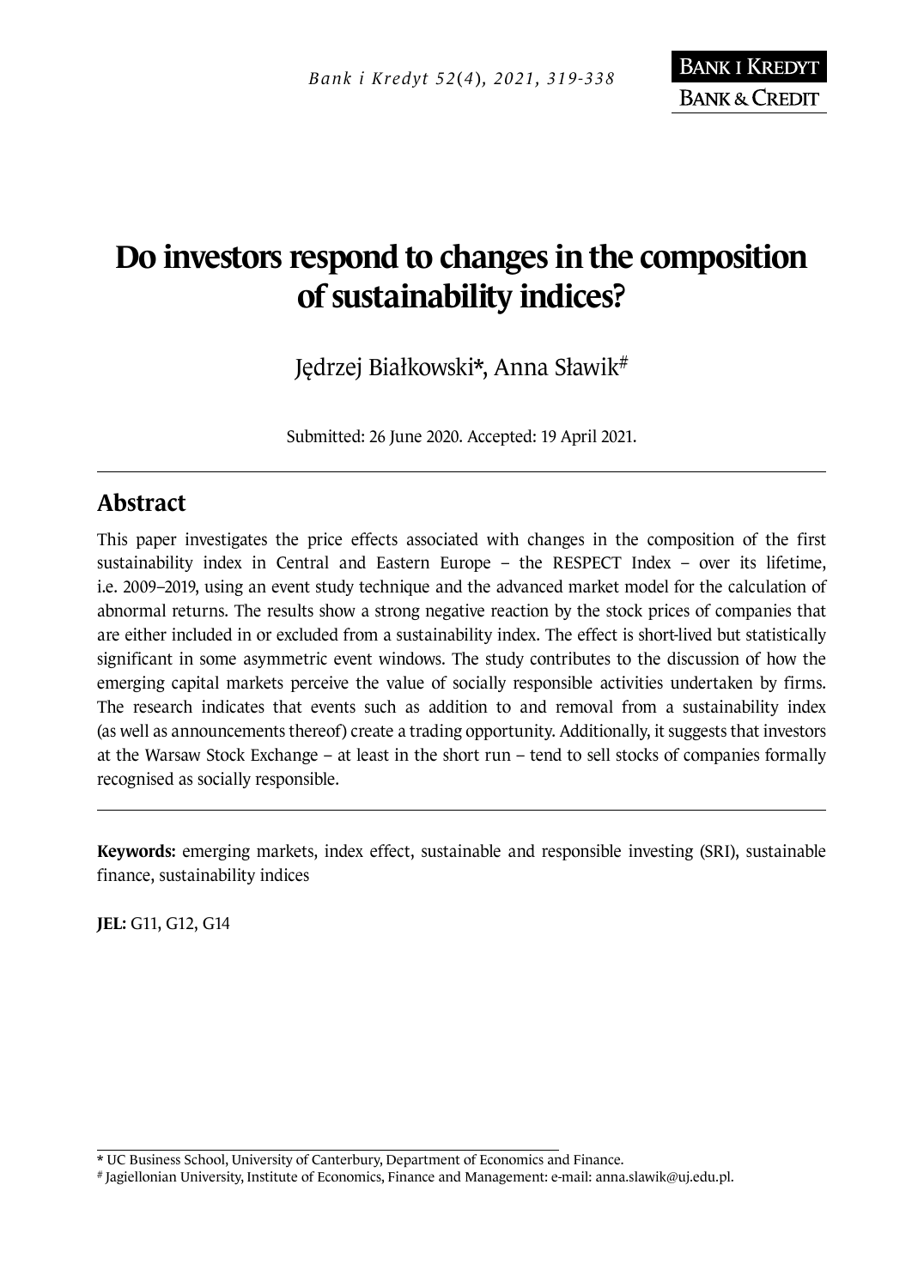#### **1 Introduction**

The importance of corporate social responsibility (CSR) can be broadly understood as the acknowledgement of environmental, social and governance (ESG) issues and their integration into a company's management system. For decades, the importance of CSR has had a significant footprint in financial markets in the form of sustainable and responsible investing (SRI) – an investment approach or strategy that considers ESG factors in portfolio selection and management (GSIA 2019).

SRI has already been transformed from a market niche strategy to the mainstream investment approach in developed countries, but investors from emerging markets have slowly become responsive to this trend as well. Globally, sustainable investing assets amounted to USD 30.7 trillion at the beginning of 2018, a 34% increase compared with 2016. The largest three regions – based on the value of their sustainable investing assets – were Europe, the United States and Japan. In Europe, total assets committed to sustainable and responsible investment strategies grew by 11% from 2016 to 2018 to reach EUR 12.3 trillion (USD 14.1 trillion) (GSIA 2019). The key drivers of SRI demand in Europe include the demand from institutional investors, legislative pressure, the materiality of ESG topics, the notion of fiduciary duty, international initiatives, external pressure (NGOs, media, trade unions) and the demand from retail investors (Eurosif 2017).

In practice, SRI implementation means a selective investment portfolio based on assets which meet ESG criteria. This investment solution aspires to provide an attractive risk-return trade-off, resulting, inter alia, from portfolios' lower exposure to ESG risks (Cox, Brammer Millington 2004). Stock exchanges all over the world have responded to this trend by creating financial instruments which incorporate ESG factors – sustainability (SRI) indices, the number of which has been increasing since their debut in the 1990s (the first of which was the Domini 400 Social Index, followed by the Dow Jones Sustainability Index World). The objective of SRI indices is to provide financial advisors and investors with a benchmark which allows them to evaluate socially responsible portfolios, as well as to set a point of reference for companies that operate in a socially responsible manner. They are also used as a benchmark for socially responsible mutual funds.

While SRI indices have gained in popularity, scholars and practitioners have wondered whether and how being part of those instruments' portfolios influences a company's market value and its investment attractiveness, $1$  in particular whether the mere fact of inclusion in or exclusion from an SRI index impacts a firm (in terms of its stock price). In this context, questions arise as to whether an SRI approach can benefit from financial short-term effects as well, and whether it creates a trading opportunity for investors.

There are numerous studies which attempt to capture how changes to the composition of an index can impact the performance of companies whose stocks are added to or excluded from the index (see Afego 2017, for a detailed literature survey). Those studies, however, mostly relate to conventional stock market indices, and focus mainly on mature financial markets. The comprehensive assessment of the academic literature carried out by Afego (2017) reveals a research gap, suggesting that there is a need for more studies on emerging markets, and in particular those in single-country settings. Additionally, several studies have analysed the impact of events regarding sustainability indices (e.g. Hawn, Chatterji, Mitchell 2018; Cheung 2011; Consolandi et al. 2009; López et al. 2007; Robinson et al. 2011), but most of

 $<sup>1</sup>$  The main aspects of the consideration of SRI indices in the academic discourse regard the comparison of the performance</sup> of SRI indices to conventional ones, and the long-term and short-term index effect related to its constituents.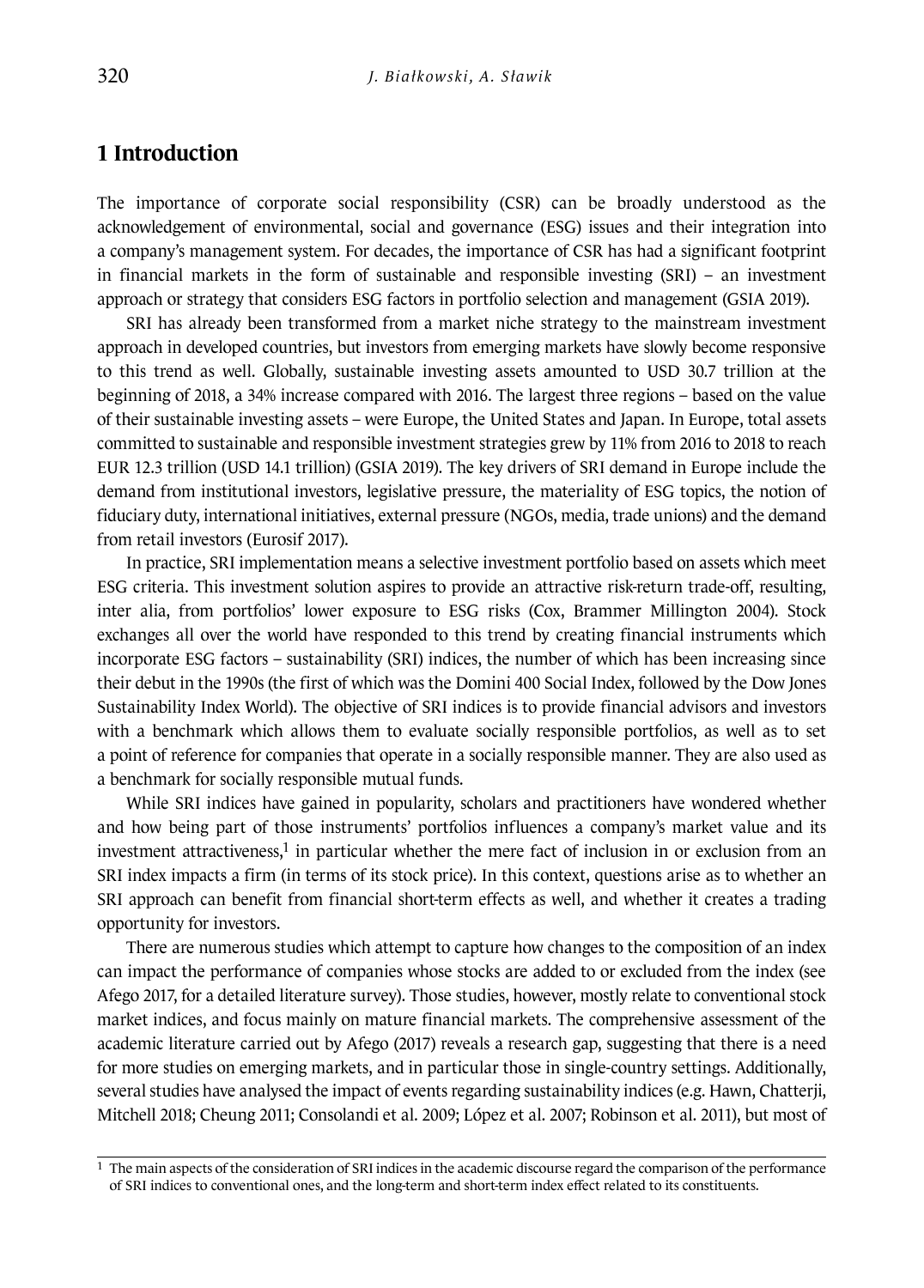them examined the Dow Jones Sustainability Index (DJSI), and relied heavily on U.S. firms. Filling this gap seems to be relevant, as it may help uncover the extent to which complexities in the institutional, economic and political environment of the individual emerging markets influence the SRI index effect.

Acknowledging this need, and believing that time and space play a role in investor reactions to sustainability announcements, the aim of our study is to evaluate whether being included in or excluded from a sustainability index published in an emerging market has an impact on a company's stock prices and, consequently, on its market value. We examine the issue using the example of Poland, which until September 2018 was classified as an emerging market, $<sup>2</sup>$  and focus on public companies</sup> included in the first SRI index in Central and Eastern Europe – the RESPECT Index and its successor, the WIG-ESG Index, both published by the Warsaw Stock Exchange (WSE).

The remainder of the paper is organised as follows. Section 2 presents the research questions and literature review. Section 3 characterises the sustainability stock market indices in Poland. Section 4 describes the methodology and the data sources. Section 5 presents the empirical results of the study. The last section concludes the paper with a discussion of the implications of the results.

#### **2 Research questions and literature review**

Our research questions aim to examine whether there is a positive, negative or no effect of a company's inclusion in or exclusion from an SRI index on its stock price in the short term. In other words, we investigate how the capital market reacts to such information, based on the example of Poland.

Generally, the following arguments in favour of a positive impact of the inclusion of a company in a sustainability index can be brought up. Companies that are managed in a responsible manner, or in other words, are responsive to ESG factors, perform better (show higher and less volatile profitability in the long run) and enhance their competitive position (Greenwald 2010; Jo et al. 2010; Renneboog, Ter Horst, Zhang 2008; Vermeir, Van de Velde, Corten 2005). Companies with a high ESG score are exposed to lower idiosyncratic risk (Luo, Bhattacharya 2009; Marsh 2000). In particular, socially responsible companies reduce the risk of very costly litigation (Koh, Qian, Wang 2014), and their reputation risk is lower as well. This is also because CSR activity creates a form of goodwill that acts as insurance- -like protection for the company against negative events, and thus can represent added value for its shareholders (Godfrey 2005; Godfrey, Merrill, Hansen 2009).

Numerous studies support the relationship between CSR performance and reporting and a company's reputation (Bebbington, Larrinaga, Moneva 2008; Błach, Wieczorek-Kosmala 2017; Havemann, Webster 1999; Kurtz 1997; Pérez 2015). A company's reputation, defined as an ability to deliver value to stakeholders (Błach, Wieczorek-Kosmala 2017), should be particularly noticeable to investors; hence, it constitutes a key asset of a company (Brady, Honey 2007) which is not captured by its book value. According to Brady and Honey (2007, p. 6), 'corporate reputation as a concept embodies the image and values of a company, and was therefore intimately linked with the concept of corporate responsibility'. In turn, as stated by Havemann and Webster (1999), perceived ethical or unethical behaviour can have an impact on a company's reputation and share price.

<sup>2</sup> On 24 September 2018, the decision of the FTSE Russell index agency, announced in 2017, entered into force, reclassifying the Polish market from emerging to developed. On the other hand, MSCI Inc. still recognised Poland as an emerging market.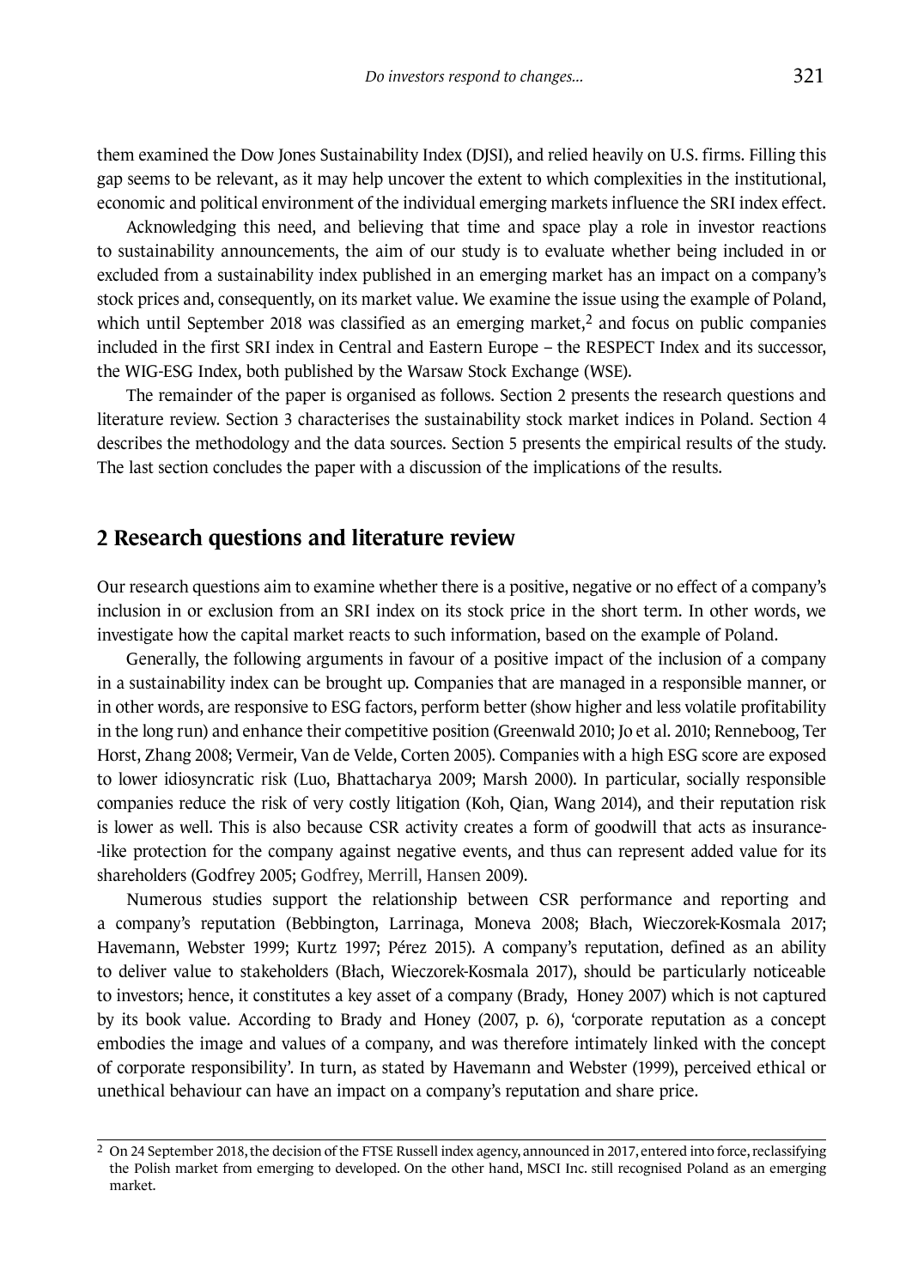There is also evidence that CSR decreases the systematic risk of a company (Albuquerque, Koskinen, Zhang 2018).3 Moreover, empirical research provides evidence that consideration of ESG factors in management systems can decrease operational costs in the long run, for example by improving employees' motivation and thereby their productivity (Van Liedekerke, De Moor, Vanwalleghem 2007).

Taking the above-mentioned arguments into account, companies included in an SRI index may offer greater utility (in terms of risk/return ratio) to investors, and in such a case they become appealing to a broader spectrum of investors (both those that are CSR sensitive and those indifferent to ESG factors). Although this utility is captured in the medium or long term, its projection (or promise) can be reflected in a short-term financial effect. This can happen if the recognition of a company as socially responsible is positively interpreted by investors.

By the same token, one can offer arguments supporting the case for the negative impact of a company's inclusion in an SRI index. First of all, it can be argued that this inclusion can have a negative impact on a company's stock price due to additional cost factors. Being recognised as socially responsible signals an increase in a company's costs (expenditures) related to compliance with CSR practices, standards and regulations, and last but not least, stakeholders' expectations pertaining to this matter. This means that responsibly managed companies face higher compliance costs (United Nations 2007; Ruwanpura, Wrigley 2011; Statman, Glushkov 2009), especially in areas such as the natural environment, products and services, supply chain management, human resources management, R&D, corporate governance, accounting and corporate finance, health and safety, or business ethics. For certain industries, those costs are a significant financial burden (Buszko 2013). In this context, interesting findings were reached by Naughton, Wang and Yeung (2014), who investigated whether CSR expenditures increase company value and how this is related to investor sentiment. They concluded that there is a positive association between short-term stock returns and CSR expenditures, but that such an association is not indicative of long-term value creation. This suggests that CSR activities (and expenditures) chosen in response to investor sentiment did not increase long-term shareholder value.

Another disadvantage can be noted as well at the level of portfolio management, and is related to asset selection costs, i.e. additional costs that arise from the use of specific methods of asset selection in the portfolio construction process (e.g. negative screening, positive screening) and subsequently methods of management of this portfolio (e.g. shareholder activism integration) (e.g. Bauer, Derwall, Otten 2007; Geczy, Stambaugh, Levin 2005).

Another key argument in a similar vein is that the implementation of CSR policy forces a company to consider a smaller pool of business projects, thus reducing diversification possibilities, as additional limiting criteria have to be taken into account in the decision-making process (e.g. Jo et al. 2010). This may result in high opportunity costs at the company level. At the portfolio level, in turn, it can have a negative effect on investment performance (Schröeder 2005), since ESG screening may have two-fold negative implications for portfolio construction: it excludes assets with potentially high returns and it generally reduces the spectrum of assets. Those arguments support the scenario that a company being recognised as socially responsible can be negatively interpreted by investors.

By analogy, our research question has to be completed by the assumption that a company's exclusion from an SRI index can have a positive, negative or no impact on its stock price as well. An argument for this event having a positive impact is the fact that a company's policy-making is not

<sup>&</sup>lt;sup>3</sup> The model developed by Albuquerque, Koskinen, and Zhang (2018) predicts that CSR decreases systematic risk and increases firm value and that these effects are stronger for firms with high product differentiation.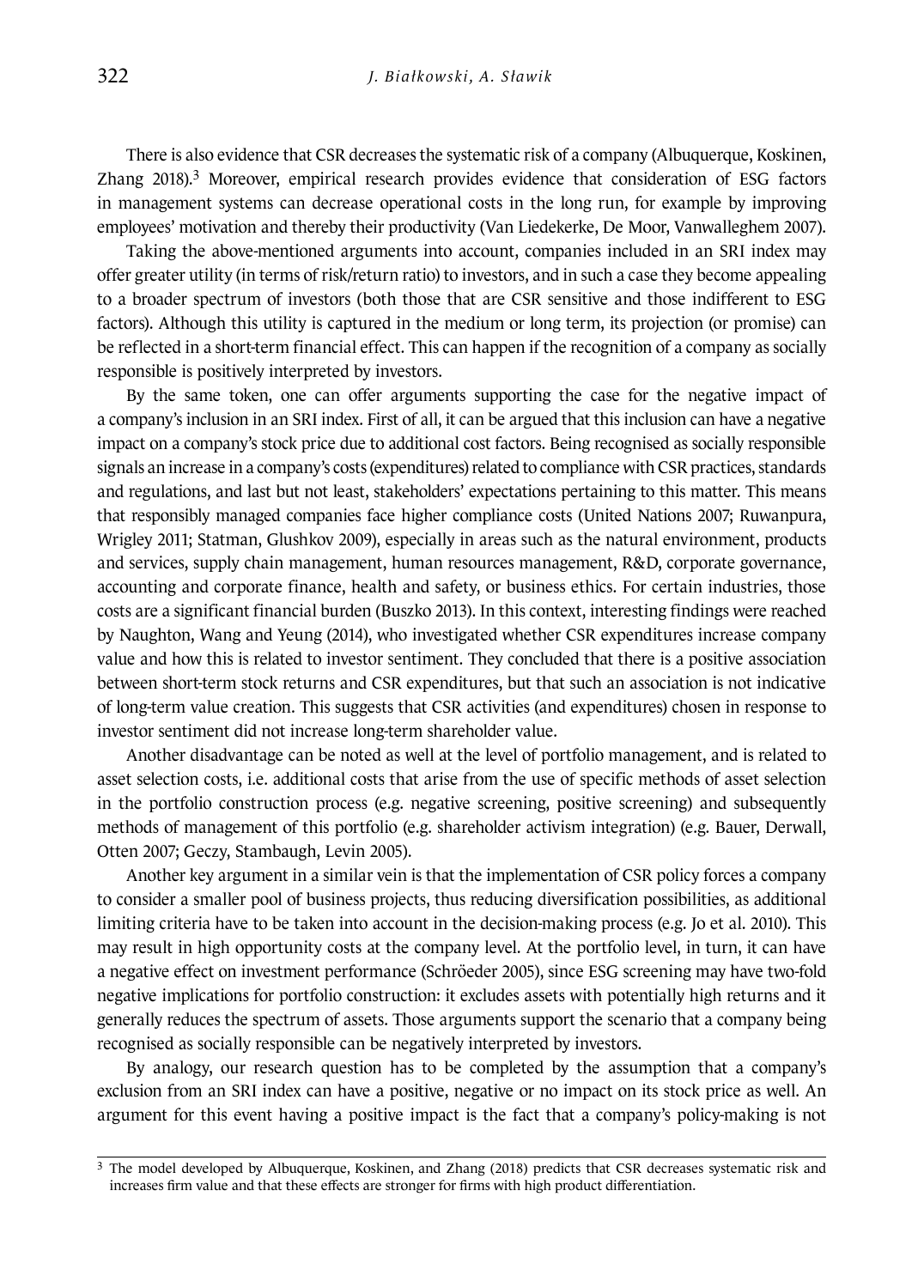restricted to business projects in line with ESG policy, which allows for the full diversification of a project, as well as flexibility of activity and product decisions. There are also lower costs of compliance (or none whatsoever) with voluntary CSR standards and rules.

The main argument for a negative impact is related to risk issues. The ESG risk of an excluded company is higher, and it can result in litigation costs and higher reputation risk. This risk can materialise through stakeholders' activism (lawsuits, strikes, and protests). In this sense, companies with a low ESG score are generally exposed to higher operational risk.

In the context of this study – since we are testing the response of the financial markets to CSR information – it is worth adding that CSR activities undertaken by a company can influence (positively or negatively) its future cash-flows, dividend policy, as well as the cost of capital.

We address our research questions from the perspective of the Polish emerging capital market. Unlike most prior studies of the Polish sustainability index (e.g. Buszko 2013; Czerwińska 2012; Golaszewska-Kaczan, Kilon, Marcinkiewicz 2016; Jedynak 2012; Laskowska 2018; Wiśniewski 2010), we focus on a short-term perspective, since we believe it is important to most investors, and crucial to traders. In doing so, we carried out a financial event study of how investors react to news about firms being added to and removed from the SRI indices listed on the WSE. In the context of past research on SRI in Poland, this scrutiny is novel in terms of the time span of observations (2009–2019),4 and the examination of changes of composition, not only of the RESPECT Index but also its successor, the WIG-ESG Index. As for the applied methodology,<sup>5</sup> we use a well-established event study technique (e.g. Beneish, Whaley 2002; Chen, Noronha, Singal 2004; Docking, Dowen 2006; McVerry, Vos 2009; Woolridge, Ghosh 1986) and the market model to analyse stock returns (Wilkens, Wimschulte 2005; Brown, Warner 1985).

#### **3 Sustainability stock market indices in Poland**

The SRI market in Poland remains in the early stage of development, though an upward trend is noticeable. Despite a wide-spread perception that the demand for SRI products is relatively low – mostly due to insufficient knowledge of SRI, in particular its performance compared with mainstream investment (Lulewicz-Sas, Kilon 2014) – investors increasingly take ESG risks into account. In addition, the reporting of ESG data following the issuance of the EU's Non-financial and Diversity Disclosure Directive is expected to lead to the greater use of ESG information by investors (Eurosif 2017). To date, there has been no specific SRI regulation in Poland; however, public companies are required by Polish law to include a detailed statement on corporate governance in their annual report (Eurosif 2017).

The WSE continues to be a financial centre of both European and international relevance in Poland. In Q4 2020, 433 companies with a combined market capitalisation of EUR 236,05 million were listed on the WSE (GPW 2020). WSE is a member of the Sustainable Stock Exchanges initiative.<sup>6</sup>

<sup>4</sup> The period covers the lifetime of the RESPECT Index listings, which were published from 19 November 2009 to 31 December 2019.

<sup>5</sup> The up-to-date studies of the Polish SRI index mainly utilised the performance comparison method.

<sup>6</sup> The Sustainable Stock Exchanges (SSE) initiative is a peer-to-peer learning platform for exploring how exchanges, in collaboration with investors, regulators and companies, can enhance corporate transparency – and ultimately performance – on ESG (environmental, social and corporate governance) issues and encourage sustainable investment. The SSE is organised by the UN Conference on Trade and Development (UNCTAD), the UN Global Compact, the UN Environment Program Finance Initiative (UNEP FI) and the Principles for Responsible Investment (PRI) (https://sseinitiative.org).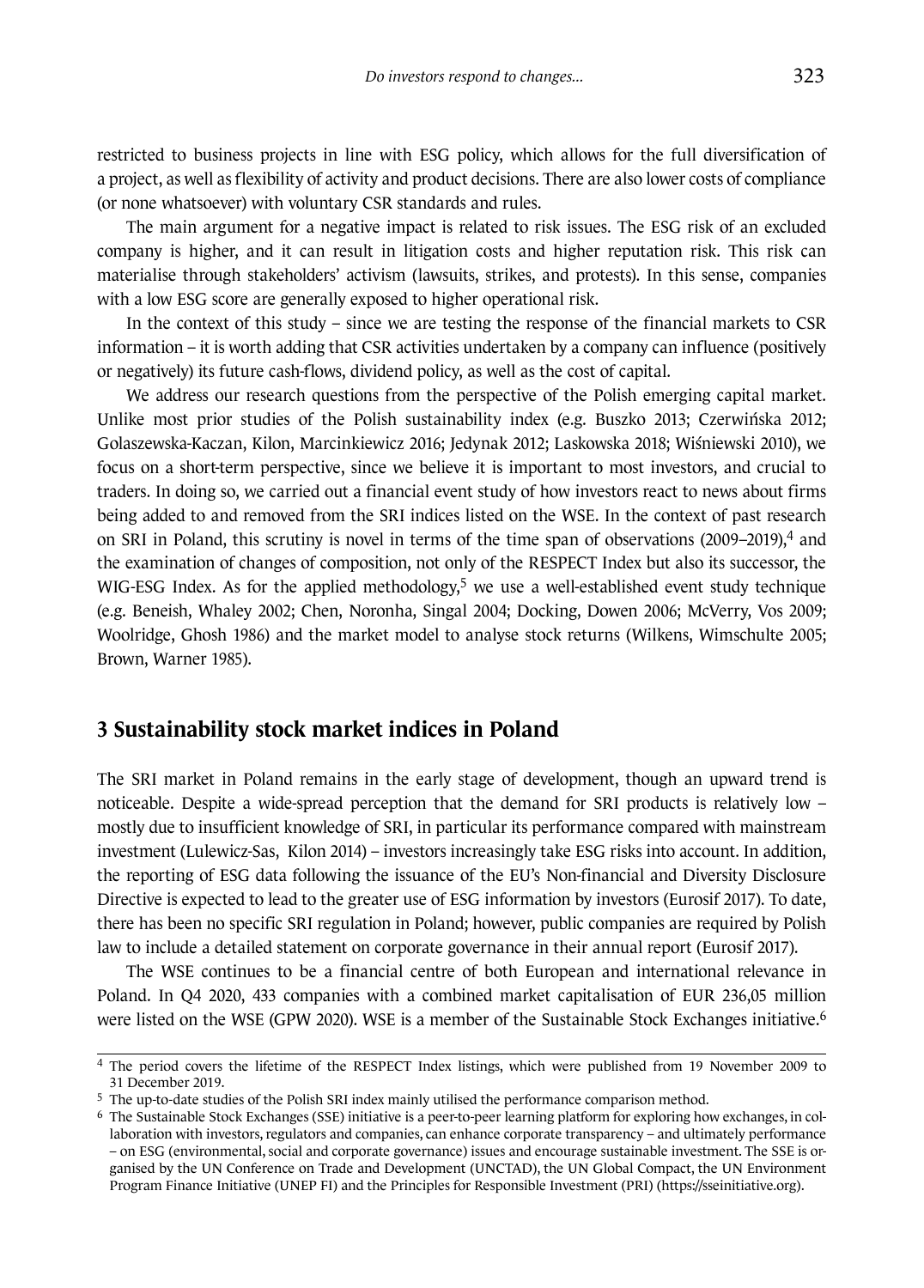In order to promote high ESG standards among its listed companies and investors, the WSE initiated the RESPECT Index in 2009, the first sustainability index in Central and Eastern Europe, and among the first SRI indices published by stock exchanges in emerging markets. In line with the WSE management board's intention, the purpose of the RESPECT Index was first of all education (exemplification of CSR standards and best practices) as well as the promotion of socially responsible behaviour (Osowski 2019).

The RESPECT Index was published until the end of  $2019<sup>7</sup>$  (and has now been replaced by the WIG-ESG index). In all 12 editions of the RESPECT Index, the number of its components varied between 16 and 31. The index composition was updated on an annual basis, in the second half of the year. The index portfolio exclusively included companies listed on the WSE main market, positively screened in respect to the given environmental, as well as social and corporate governance standards. The portfolio selection was carried out by the WSE and the Association of Listed Companies, and audited by Deloitte, the project partner, within a three-stage process. The selection process required that the index constituents had already incorporated the CSR approach for a significant period of time, and their addition to the index proved that they had reached a certain level of maturity in this matter.

On 3 September 2019, the WSE commenced the publication of the WIG-ESG Index, the successor to the RESPECT Index. The WIG-ESG Index includes stocks constituting WIG20 and mWIG40, i.e. blue chips listed on the WSE. Selection of the constituents is based on the ESG risk ratings provided by Sustainalytics, a leading global company which is a ratings provider for the Financial Times Stock Exchange (FTSE) and STOXX, among others. Sustainalytics' ESG Risk Ratings measure a company's exposure to industry-specific material ESG risks, and how well the company manages those risks. The weighting of index constituents also depends on the degree of compliance with the corporate governance principles laid down in the Code of Best Practice for WSE Listed Companies.

The WSE management board justified its decision to launch the new sustainability index with the dynamically growing market for responsible investing (Osowski 2019). The first edition of the WIG-ESG Index comprised 60 companies, and primarily aimed to draw the attention of investors to ESG criteria in the investment decision-making process. The WSE believes that, in the coming years, environmental, social and governance scoring will have a greater impact on both the weighting of each company and the index's portfolio<sup>8</sup> (GPW 2019).

#### **4 Data and methodology**

The data utilised in our research comprise the daily stock prices of Polish public companies listed on the WSE which have previously been included in the RESPECT Index. In the case of each company, we consider the longest available time series of prices, i.e. from the IPO date to 25 October 20199 (the date of completion of our database).

We examined all 12 editions of the RESPECT Index in the period 2009–2019. There were 54 inclusions in the index and 23 exclusions, which in total affected 45 companies. Our RESPECT

 $<sup>7</sup>$  The first listing of the index took place on 19 November 2009, and the index value as of that date was 1665.07 points; the</sup> last listing as of 30 December 2019 equaled 2508.44 (GPW 2019).

<sup>8</sup> WIG-ESG is the underlying of a passive fund managed by NN Investment Partners TF.

<sup>&</sup>lt;sup>9</sup> There were no changes to the index composition after this date.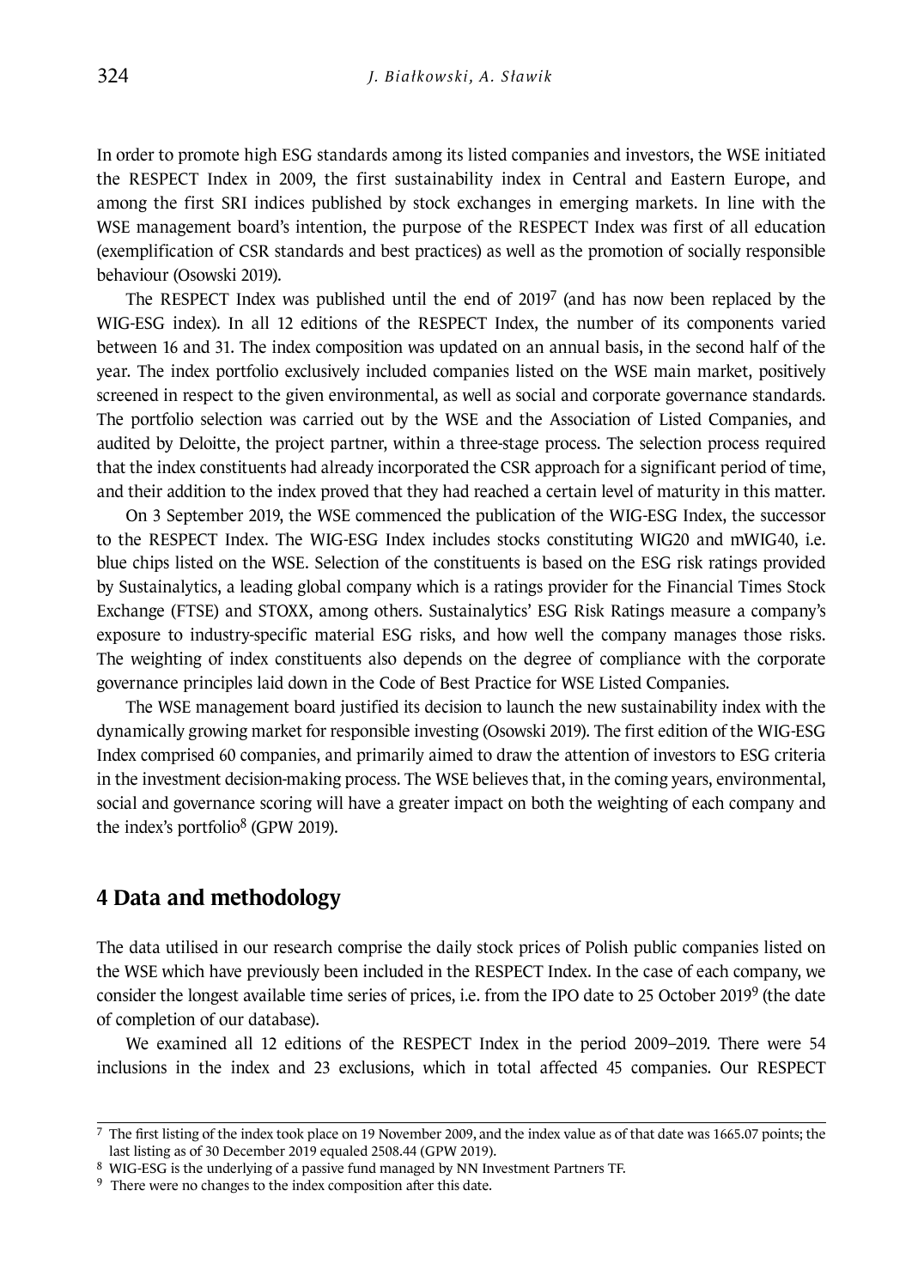Index sample covers businesses from 20 industries, and the WIG-ESG sample covers businesses from 24 industries, which are listed in Table 1.

| RESPECT Index composition in 2009-2019 |                     |            | WIG-ESG composition in 2019 |                     |            |
|----------------------------------------|---------------------|------------|-----------------------------|---------------------|------------|
| Industry*                              | No. of<br>companies | Percentage | Industry*                   | No. of<br>companies | Percentage |
| <b>Banks</b>                           | 9                   | 20.0       | <b>Banks</b>                | $10\,$              | 16.7       |
| Construction                           | 7                   | 15.6       | Energy                      | $\overline{4}$      | 6.7        |
| Energy                                 | 4                   | 8.9        | Video games                 | 4                   | 6.7        |
| Chemicals                              | 3                   | 6.7        | Leisure facilities          | 3                   | 5          |
| Mining                                 | 3                   | 6.7        | <b>IT</b>                   | 3                   | 5          |
| Oil $&$ gas                            | 3                   | 6.7        | Mining                      | 3                   | 5          |
| Telecom                                | 2                   | 4.5        | Metallurgy                  | 3                   | 5          |
| Wood & paper                           | $\overline{2}$      | 4.5        | Construction                | 3                   | 5          |
| Machinery                              | 1                   | 2.2        | Clothes &<br>cosmetics      | 3                   | 5          |
| Media                                  | $\mathbf{1}$        | 2.2        | Telecom                     | 3                   | 5          |
| Capital markets                        | $\mathbf{1}$        | 2.2        | Real estate                 | 3                   | 5          |
| Clothes &<br>cosmetics                 | $\mathbf{1}$        | 2.2        | Oil & gas                   | 3                   | 5          |
| Metallurgy                             | $\mathbf{1}$        | 2.2        | Chemicals                   | 2                   | 3.3        |
| Consumer<br>durables                   | $\mathbf{1}$        | 2.2        | Consumer<br>durables        | $\overline{2}$      | 3.3        |
| Food & drinks                          | $\mathbf{1}$        | 2.2        | General retailers           | $\overline{2}$      | 3.3        |
| Leisure facilities                     | $\mathbf{1}$        | 2.2        | Machinery                   | 1                   | 1.7        |
| Pharmaceuticals                        | $\mathbf{1}$        | 2.2        | Capital markets             | $\mathbf{1}$        | 1.7        |
| Financial<br>services                  | $\mathbf{1}$        | 2.2        | Automobiles                 | 1                   | $1.7\,$    |
| Automobiles                            | $\mathbf{1}$        | 2.2        | Food & drinks               | $\mathbf{1}$        | 1.7        |
| Insurance                              | $\mathbf{1}$        | 2.2        | Mortgage                    | 1                   | 1.7        |
|                                        |                     |            | Media                       | 1                   | 1.7        |
|                                        |                     |            | Pharmaceuticals             | $\mathbf{1}$        | 1.7        |
|                                        |                     |            | Transportation              | 1                   | 1.7        |
|                                        |                     |            | Insurance                   | $\mathbf{1}$        | 1.7        |

#### Table 1 Industry breakdown of the study samples

\* According to the WSE industry classification.

Source: author's calculations.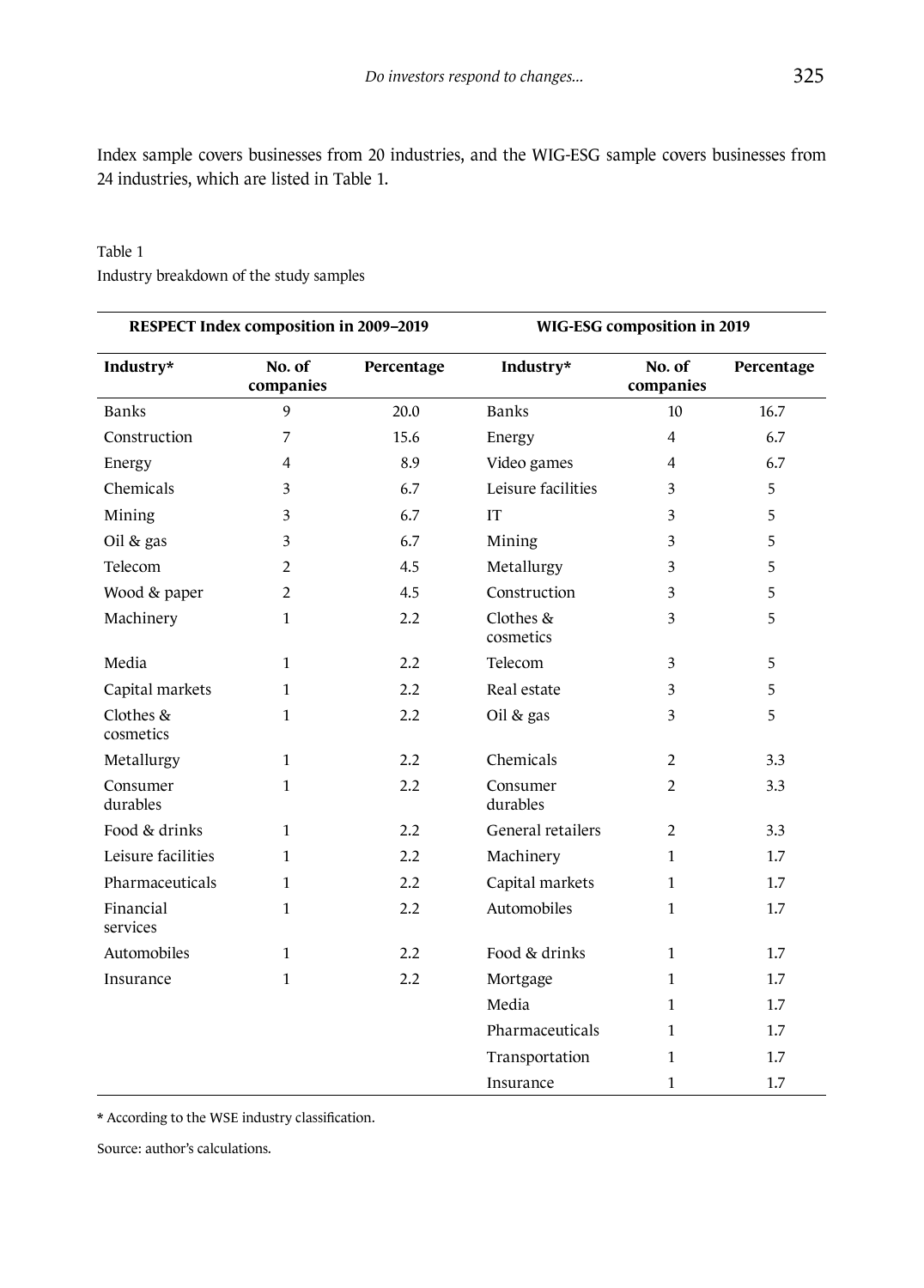We supplemented our study by adding in the same manner data pertaining to 60 public companies included in the newly published WIG-ESG Index, regarding the period from 3 September to 25 October 2019.10

Information about the Polish SRI indices' composition and changes thereto and inclusion/removal dates and announcement dates in regard to those indices' portfolios came from the official website of the WSE (gpw.pl) and the official website dedicated to the RESPECT Index project (respectindex. pl). The daily closing stock quotes of companies included in our research sample came from the EMIS database, an intelligence provider of news, research and analytical data for over 145 emerging markets (emis.com). Additionally, stock listings of two companies were taken from a Polish website containing financial market data, stooq.pl.

An event study methodology, which is well-suited to testing short-term stock market responses, is used to examine the price effects associated with changes to the composition of the RESPECT Index and the WIG-ESG Index. By mapping capital market reactions to news regarding CSR and using companies as their own matched controls, event studies offer a research design that potentially provides greater reliability (Hawn, Chatterji, Mitchell 2018) in comparison to the analysis of raw returns.

For calculation of abnormal returns, we have chosen the advanced market-model<sup>11</sup> (Wilkens, Wimschulte 2005; Brown, Warner 1985). Since the market portfolio is generally approximated by a broad and diversified market index, we use the WIG index<sup>12</sup> to obtain the market return as we consider it the best proxy for the Polish stock market portfolio. This let us control for risk by means of the market beta factor and the movement of the market during the event period. The WIG index is a total return index, as are both the RESPECT index and WIG-ESG.

Formally, abnormal return in the market model is

$$
AR_{i,t} = r_{i,t} - \left(\hat{\alpha}_i - \hat{\beta}_i r_{M,t}\right)
$$
\n(1)

br stock *i* over a one-d where  $AR_{i,t}$  denotes the abnormal return for stock *i* over a one-day period.

 $\frac{1}{2}$ ,  $\frac{1}{2}$   $\frac{1}{2}$   $\frac{1}{2}$   $\frac{1}{2}$   $\frac{1}{2}$   $\frac{1}{2}$   $\frac{1}{2}$   $\frac{1}{2}$   $\frac{1}{2}$   $\frac{1}{2}$   $\frac{1}{2}$   $\frac{1}{2}$   $\frac{1}{2}$   $\frac{1}{2}$   $\frac{1}{2}$   $\frac{1}{2}$   $\frac{1}{2}$   $\frac{1}{2}$   $\frac{1}{2}$   $\frac{1}{2}$   $\frac{1}{2}$  the examined index (WIG), respectively. The size of the estimation window is equal to *T* days. *t* The cumulative average abnormal return (CAAR) is calculated over various windows in the test period Continuously compounded returns  $r_{i,t}$  and  $r_{M,t}$  measure the performance of stock *i* and (i.e. -15, 15).  $t_1$  and  $t_2$  denote the beginning and the end day of an event window. Formally, the CAAR for *N* stocks is defined as

$$
C A A R_{t_1, t_2} = \frac{1}{N} \sum_{t=t_1}^{t_2} \sum_{i=1}^{N} A R_{i, t}
$$
 (2)

1

and *the test statistic for the even*  $\lim_{x \to a}$  *is* examined by *CAAR* The significance of abnormal returns is examined by using the t-test proposed by Brown and  $\frac{1}{2}$   $\frac{1}{2}$   $\frac{1}{2}$   $\frac{1}{2}$   $\frac{1}{2}$   $\frac{1}{2}$   $\frac{1}{2}$   $\frac{1}{2}$   $\frac{1}{2}$   $\frac{1}{2}$   $\frac{1}{2}$   $\frac{1}{2}$   $\frac{1}{2}$  *the eigenmeance of achiennal recalls to examined by aling the clear proposed by Brown and Warner (Brown, Warner 1980, 1985). The test statistic for the event window of*  $W + 1$  *days is defined as* 

<sup>(</sup> ) *j W k W*  $\int_{0}^{1}$  $\frac{1}{2}$  *M*  $\frac{1}{2}$  *M*  $\frac{1}{2}$  *M*  $\frac{1}{2}$  *M*  $\frac{1}{2}$  *M*  $\frac{1}{2}$  *M*  $\frac{1}{2}$  *M*  $\frac{1}{2}$  *M*  $\frac{1}{2}$  *M*  $\frac{1}{2}$  *M*  $\frac{1}{2}$  *M*  $\frac{1}{2}$  *M*  $\frac{1}{2}$  *M*  $\frac{1}{2}$  *M*  $\frac{1}{2}$  *M*  $\frac{1}{2}$   $\frac{10}{10}$  There were no changes to the index composition in 2019 after this date.

<sup>(</sup>*I*) (*Also known* as the risk-adjusted market model or OLS market model.<br>
<sup>11</sup> Also known as the risk-adjusted market model or OLS market model.

<sup>&</sup>lt;sup>12</sup> The WIG index comprises all companies listed on the WSE Main List that meet base eligibility criteria. The WIG index follows the diversification principle, aimed at limiting the share of a single company and a single exchange sector.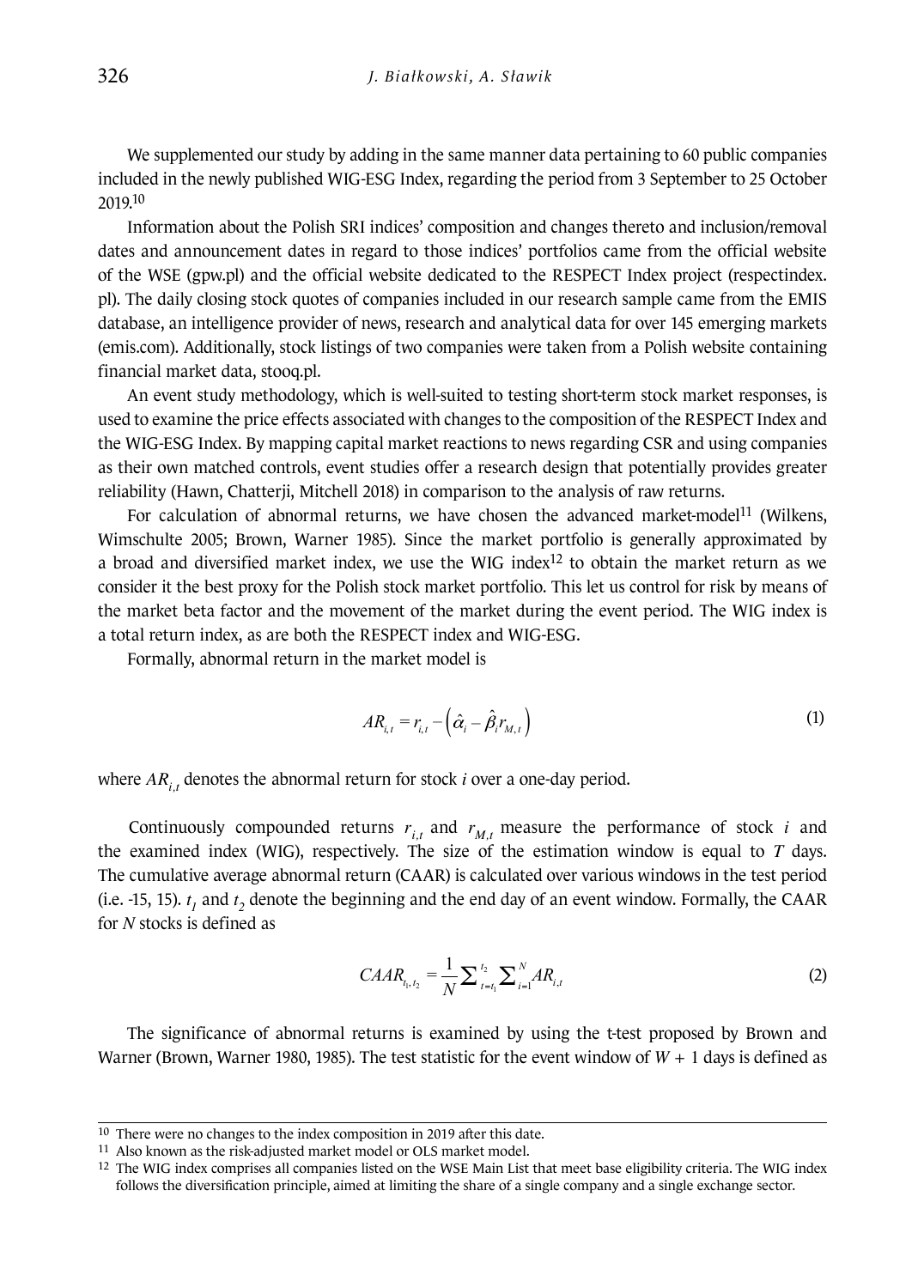$$
t_{AAR}^{B/W} = \frac{AAR_i}{\hat{\sigma}(AAR_i)}
$$
\n(3)

where

$$
\hat{\sigma}(AAR_i) = \sqrt{\frac{\sum_{j=-(T+W'_{2})}^{j=-(W'_{2}+1)} \left(AAR_j - \frac{1}{T}\sum_{k=-(T+W'_{2})}^{k=-(W'_{2}+1)} AAR_k\right)^2}{T-1}}
$$
(4)

the following statistic *AR* is tested using the following statistic The significance of CAAR is tested using the following statistic *W j W k j T k T* Σ Σ

$$
t_{CAR_{t_1,t_2}}^{B/W} = \frac{CABA_{t_1,t_2}}{\hat{\sigma}(AAR_t)\sqrt{t_2 - t_1}}
$$
(5)

In addition to the t-test, we use *Z* scores to test the significance of our results as well.

#### **5 Empirical results**

In our analysis, we use two dates to calculate abnormal returns: (1) the effective announcement date, and (2) the effective change date.13 In addition to the inclusion and exclusion of samples in the RESPECT Index, we also investigate new entrants to the newly launched WIG-ESG index.<sup>14</sup> All results reported below use the advanced market model as a benchmark. The applied estimation window is 250 days. In prior studies utilizing an event study methodology, a 250-day estimation window has been commonly used, as it corresponds to the number of trading days in a year (see MacKinlay1997; Park 2004). We consider numerous event windows, but report only those that contain statistically significant results.

#### **5.1 Price effect: Inclusions in the RESPECT Index**

Table 2, Panel A presents the CAAR of the inclusion sample for up to five windows around the event day. In our analysis, we consider the announcement and change days. The close proximity of announcement and change dates (often less than a week) impose a limitation on our analysis – the size of the windows. Therefore, we focus on reporting results for events which are more pronounced. Our initial analysis of the average abnormal return (AAR) for 54 cases of inclusion did not reveal any distinctive pattern, except the fact that the post-change date number of negative AAR substantially increased. Since the CAAR for the announcement sample is positive but not statistically significant, we focus further on change dates.

<sup>13</sup> We do not face problems with overlapping events, as neither key macroeconomic announcements nor earnings announcements coincide with the announcement or change dates of the analysed indices.

 $14$  Taking into account the overall number of events, splitting our samples (e.g. based on industry) is not recommended.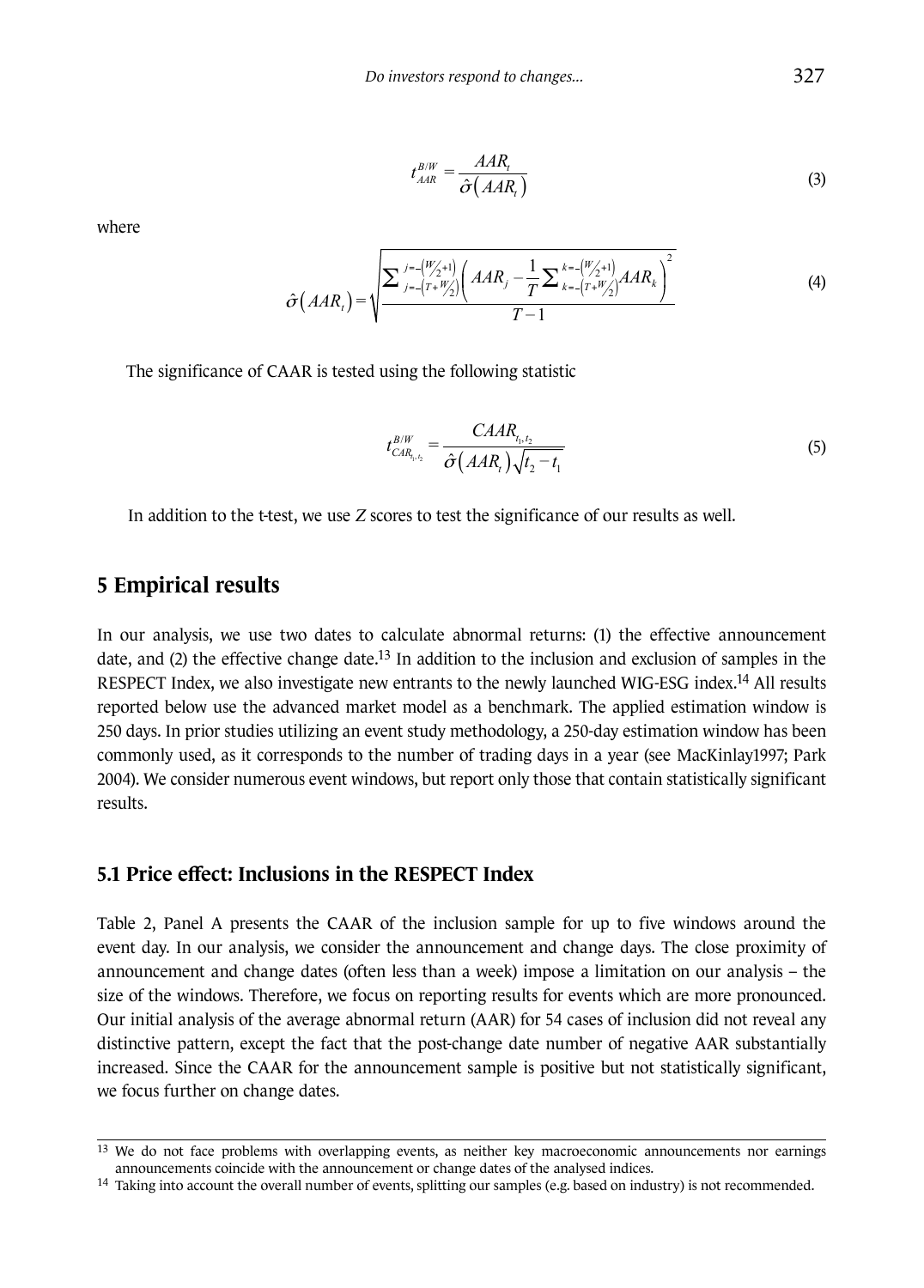The CAAR for the change sample is negative for all but one window. Depending on the window, the CAAR range is from -2.63% to 0%. In the case of windows (-7,3) and (-7,7), the CAAR is negative and statistically significant at the 5% level. The analysis of Figure 1 reveals that the impact of inclusion in the RESPECT Index is reflected in returns within two weeks of changes in the composition of the index. It is worth noting that in the case of a long window (-15, 15), the negative impact of inclusion is reduced to less than -1% and is not statistically significant. The analysis of inclusions in the RESPECT Index shows that companies included in the first Polish SRI index on average experience a statistically significant drop of around -2.5% (after controlling for the performance of the main index, WIG) in the two weeks around a change in index composition. This might suggest that investors in the WSE, on average, do not positively evaluate firms being added to the RESPECT index.





Note: the event is the effective change date of stock inclusion in the RESPECT Index.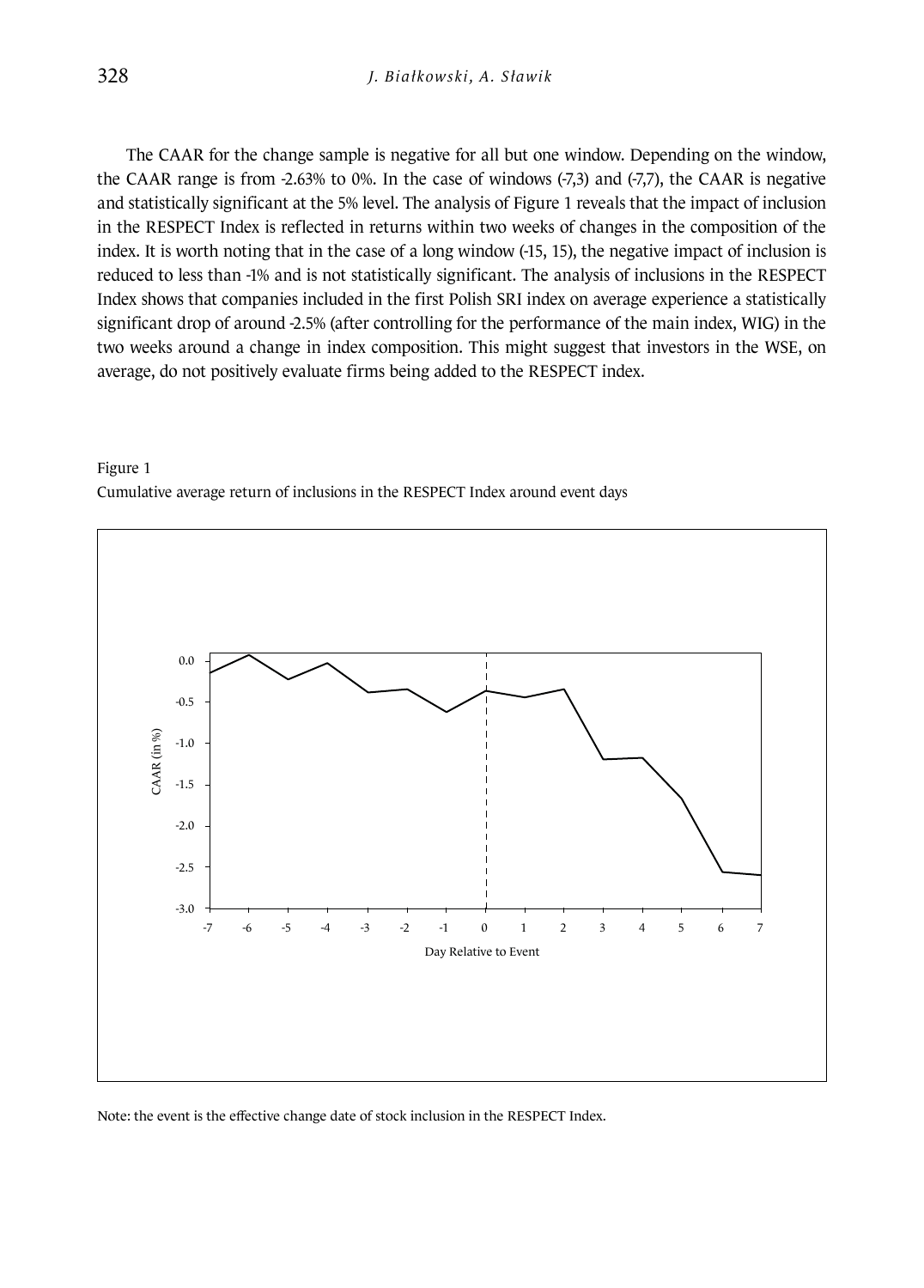|                |                                         | Announcement                   |             | Change             |  |  |
|----------------|-----------------------------------------|--------------------------------|-------------|--------------------|--|--|
| Panel A        | <b>Inclusion in the RESPECT Index</b>   |                                |             |                    |  |  |
| <b>Windows</b> | <b>CAAR</b>                             | <b>T-statistic</b>             | <b>CAAR</b> | <b>T-statistic</b> |  |  |
| $(-2, 2)$      | 0.0018                                  | 0.2408                         | 0.000       | 0.0008             |  |  |
| $(-5, 5)$      | 0.0091                                  | 0.9865                         | $-0.0174$   | $-1.5968$          |  |  |
| $(-7, 3)$      |                                         |                                | $-0.0263$   | $-2.0832**$        |  |  |
| $(-7, 7)$      |                                         |                                | $-0.0259$   | $-1.8770**$        |  |  |
| $(-15, 15)$    |                                         |                                | $-0.0094$   | $-0.4504$          |  |  |
| <b>Panel B</b> | <b>Exclusion from the RESPECT Index</b> |                                |             |                    |  |  |
| <b>Windows</b> | <b>CAAR</b>                             | <b>T-statistic</b>             | <b>CAAR</b> | <b>T-statistic</b> |  |  |
| $(-2, 2)$      | 0.0047                                  | 0.4597                         | $-0.0272$   | $-1.8250*$         |  |  |
| $(-5, 5)$      | 0.0136                                  | 0.8793                         | $-0.0003$   | $-0.0014$          |  |  |
| $(-15, 5)$     |                                         |                                | $-0.0791$   | $-2.1702**$        |  |  |
| $(-15, 15)$    |                                         |                                | $-0.0499$   | $-1.1469$          |  |  |
| $(-20, 2)$     |                                         |                                | $-0.1020$   | $-2.5068***$       |  |  |
| Panel C        |                                         | <b>New Entrants to WIG-ESG</b> |             |                    |  |  |
| <b>Windows</b> | <b>CAAR</b>                             | <b>T-statistic</b>             | <b>CAAR</b> | <b>T-statistic</b> |  |  |
| $(-2, 2)$      | $-0.0051$                               | $-1.5146$                      | 0.0050      | 0.9225             |  |  |
| $(-5, 5)$      | $-0.0098$                               | $-1.5926$                      | $-0.0088$   | $-0.2743$          |  |  |
| $(-5, 2)$      | $-0.0114$                               | $-2.8626***$                   | 0.0089      | 1.5433             |  |  |
| $(-7, 2)$      | $-0.0128$                               | $-2.4989***$                   | 0.0056      | 0.8055             |  |  |
| $( -15, 15)$   | $-0.0099$                               | $-0.6884$                      |             |                    |  |  |

| Table 2                                                                        |
|--------------------------------------------------------------------------------|
| Cumulative average abnormal return of inclusions, exclusions, and new entrants |

\*, \*\* and \*\*\* correspond to statistical significance at the 10%, 5% and 1% level, respectively.

#### **5.2 Price effect: exclusions from the RESPECT Index**

Panel B in Table 2 and Figure 2 present the exclusion sample's CAAR for the announcement and change days. The CAARs are all positive around the announcements and negative around the change datse. In the case of the announcements, the results are not statistically significant, which is why we focus on the actual changes.

The CAARs for exclusion from the RESPECT Index are high in absolute terms and negative. In the case of windows such as (-15,5) and (-20,2), the drop in returns are 7.91% and 10.2%, respectively. Both results are highly statistically significant. In the case of longer and symmetrical windows, the effect of exclusion diminishes and remains statistically insignificant.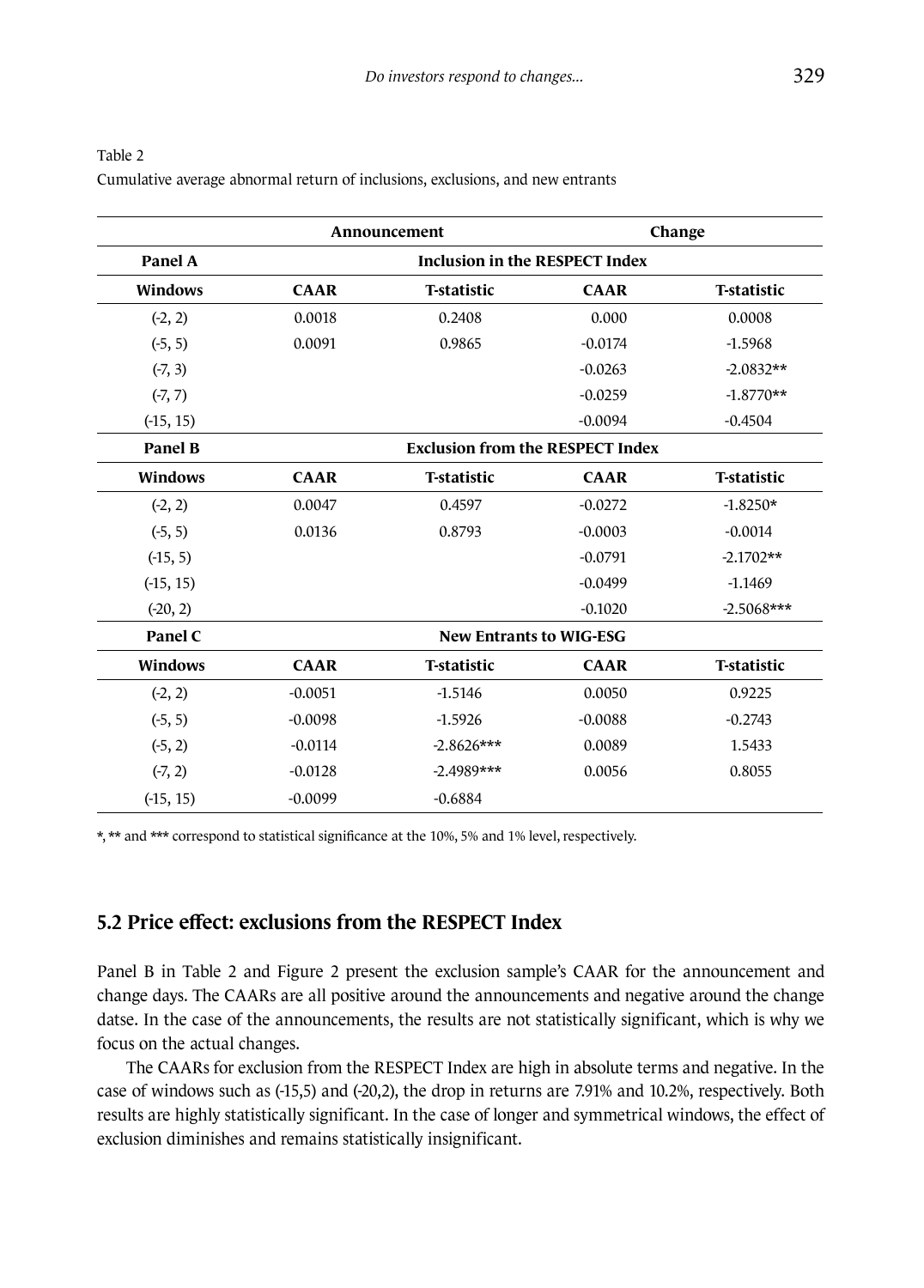In contrast to inclusions in the RESPECT Index, we notice that the time series of CAAR goes down up to three weeks before an actual event. That suggests that market participants are able to anticipate which companies will be excluded from the RESPECT Index*.* In a number of cases, exclusion from the index was another indicator of problems faced by companies.

#### Figure 2 Cumulative average return of exclusions from the RESPECT Index on event days



Note*:* the event is the effective change date of exclusion from the RESPECT Index.

#### **5.3 Price effect: first time entering the WIG-ESG Index**

The AAR analysis of 60 new entrant firms around the announcement and change days are examined in the last part of our analysis. The individual abnormal returns before and after the change day do not convey much information. A much clearer pattern can be observed for the announcement sample.

Table 2, Panel C, presents the CAAR of new entrants for both announcement and change days for up to five different windows. In the case of announcements, all of the windows show negative returns. While none of the CAAR for the change date is statistically significant, we observe a noticeable drop in CAAR for the announcement sample, i.e. about 1.3% over the seven to nine days surrounding the event date, which is statistically significant at 1%.

Figure 3 illustrates the CAAR for the new entrants in the seven days before and two days after their inclusion. The CAAR for the announcement sample reacts somewhat negatively to the news – it initially decreases for about 1.5 weeks and then stabilises. In total, there is a decrease of about 1.28% over the nine days. The effect of the new index is only present for mid-size event windows and disappears for windows (-15, 15).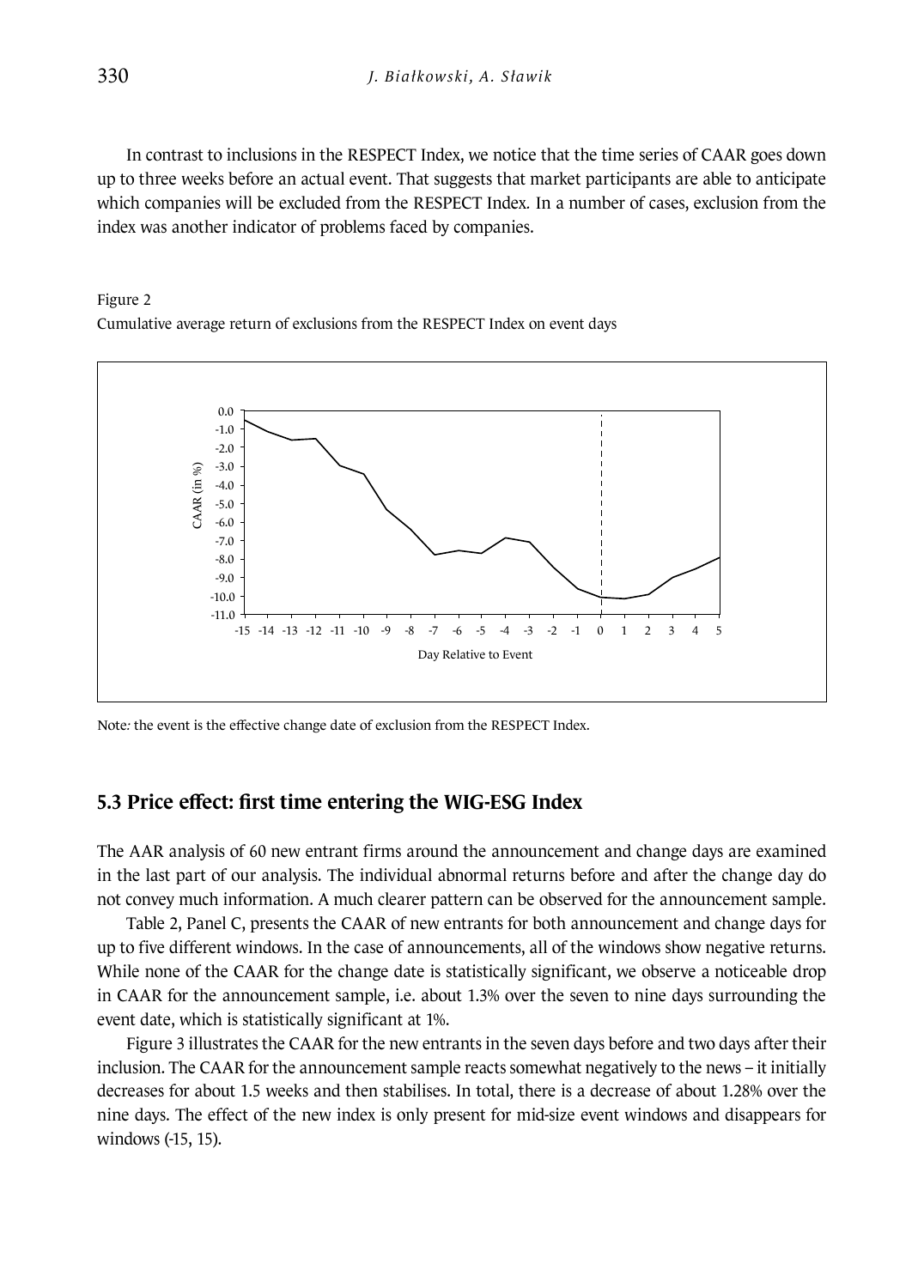The overall result indicates that the price effects of the new entrants in the WIG-ESG Index run contrary to intuition, which suggests a significant positive abnormal return around events. The inconsistent result for the price effect can be explained by the fact that new entrants were easy for analysts to predict. It is further confirmed by the fact that CAAR drops 1.5 weeks before the actual change date.

Finally, it is worth highlighting some limitations of our analysis. One of the challenges related to research on emerging markets in general is their short history. As a result, scholars often examine fewer events and shorter time series than in the case of developed economies. Of course, it is compensated for by the fact that those markets offer unique opportunities to examine research questions which cannot be answered in the case of developed markets. The aim of our study was to assess short-term WSE investors' reactions to changes in the SRI indices composition. In order to achieve our goal, we selected an adequate methodology – an event study. Such a technique is particularly useful for examining short- -term effects. Therefore, our study does not contribute to the discussion on aspects such as long-term index performance, financial and corporate performance of companies constituting an index or the role of SRI indices in Poland, in particular. Tackling those aspects would require a greater spectrum of factors and putting them into a much broader context. We stress that our analysis neither assesses nor explains the SRI and CSR phenomena in Poland. The examination of price effects alone cannot be the sole basis for an evaluation of investors' attitudes towards SRI or CSR on the Polish stock market.

In order to check if our reported results are robust, we changed the model for expected returns in the calculation of abnormal returns (see (1)). We consider a mean-adjusted, market-adjusted model in addition to market model, and our conclusions remain unchanged. The validity of our analysis was further confirmed by the fact that changing estimation windows does not impact our conclusions.

#### Figure 3

Cumulative average abnormal return of new entrants in the WIG-ESG around event days



Note: the event is the effective change date of inclusion in the new WIG-ESG Index. The announcement date corresponds to day -8; the effective change date corresponds to day 0.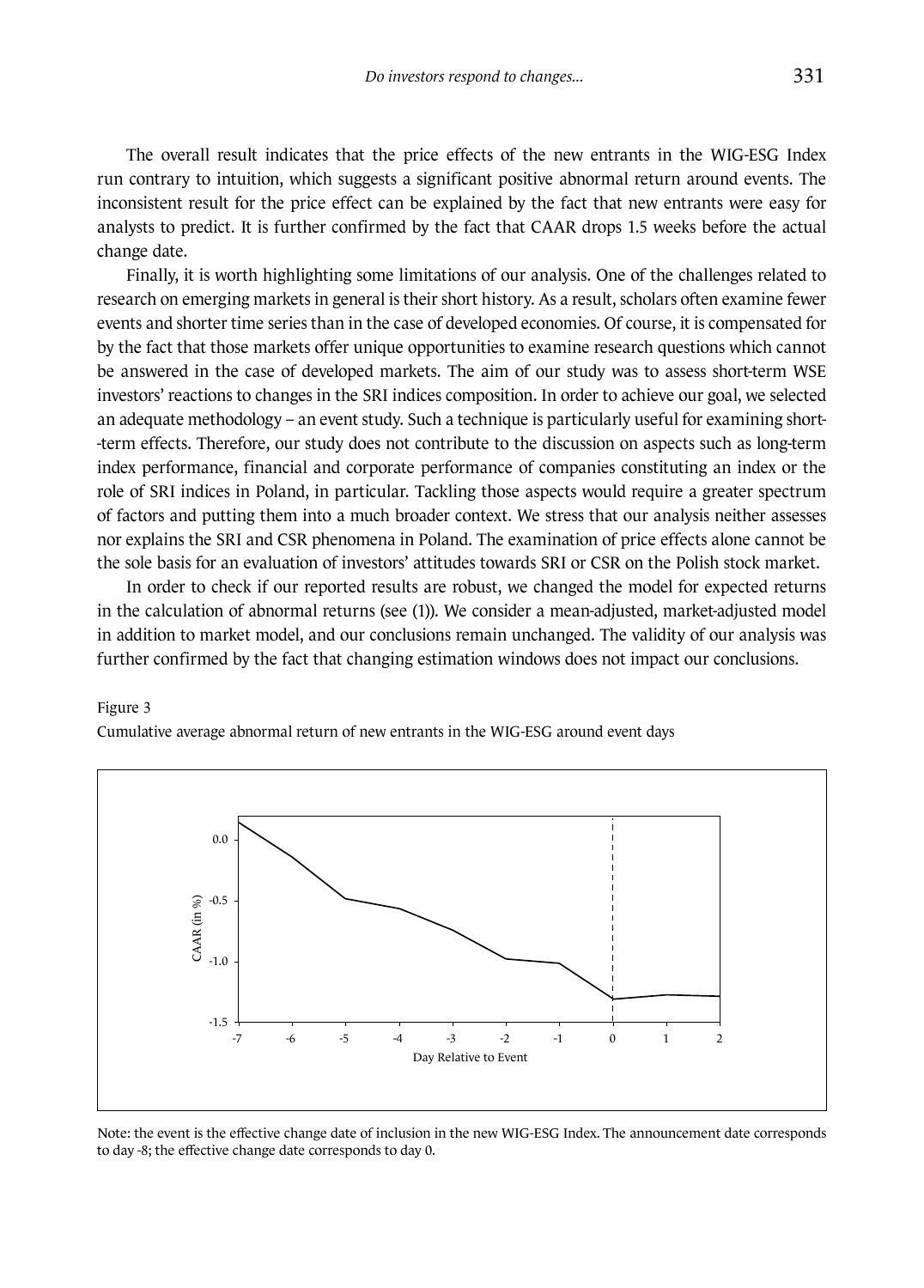#### **6 Discussion and conclusions**

Our study examines the price effects for firms included in and excluded from one of the first SRI indices in emerging economies – the RESPECT Index. In addition, we examine the impact of the first inclusion in the newly launched WIG-ESG Index (the successor to the RESPECT Index) on its constituents' stock prices.

The reported results do show significant effects for firms included or excluded around the effective change date. The cross-sectional means of returns are lower than normal around the event of inclusion and exclusion for the RESPECT Index, but this effect disappears within two to three weeks after the event. Both inclusion and exclusion with regard to the RESPECT Index result in a lower level of returns. In terms of magnitude, the exclusion effect is much stronger and is close to -8% [in the window (-15, 5)] versus -2.6% for inclusion [in the window (-7, 7)]. In the case of the recently introduced WIG-ESG, the companies added to the index experience a statistically significant loss of up to 1.5 % as examined in the event window (-7, 2). It is worth noting that market participants were able to predict exclusions from the RESPECT Index and inclusions in the WIG-ESG, as CAAR goes down before event days.

Our results are somewhat contrary to previous studies on the so-called index effect tested for conventional indices, which all reported a positive effect of inclusion in the index and a negative effect of deletion from the index (Breazeale, Cuny 2002; Chen, Noronha, Singal 2004; Wilkens, Wimschulte 2005). Interestingly, the magnitude of the effect reported in prior works varied between developed and emerging markets, with the impact being smaller in the case of the latter (see Afego 2017). When it comes to testing the SRI index effect, one of the latest event studies of DJSI by Hawn, Chatterji, Mitchell (2018) has reported that DJSI announcements about the addition/deletion of constituents generate only limited investor reaction.

An important contribution of this paper is the fact that it offers insights into the economic value of CSR on the emerging capital market. From investors' perspective, it provides arguments for discussion of the short-term impact of SRI indices on their constituents. First of all, it clearly indicates that events such as addition to and removal from an SRI index (as well as announcements thereof) create a trading opportunity. In contrast to some earlier studies, we show that in the short to medium term, both inclusion and exclusion have a negative impact on the performance of stocks. In the case of inclusion, investors seem to reduce their expectations pertaining to company performance. Their negative response suggests that this event might be a sign of extensive investment in sustainability initiatives, additional compliance costs of CSR and potential diversion of capital from more profitable projects.

On the other hand, exclusion from SRI indices is a strong indicator of potential problems in corporate governance and inadequate management of operational risk, and both may result in the future underperformance of a company. The fact that investors penalise (even more) firms removed from the SRI index indicates that perceptions of social irresponsibility are likely to generate even stronger reactions than perceptions of social responsibility. Taking the cost disadvantage of being socially responsible into account, it is possible that investors believe that the removed companies still maintain relevant investments in CSR.

The implications of our results are tangible but limited due to the design of the study. Our focal point was an investors' behaviour assessment in relation to particular events, which could have been subjected to various factors shaping that behaviour. In addition, our study focused on the short-term investors' reaction. Other works on the long-term impact of sustainable investing in Poland clearly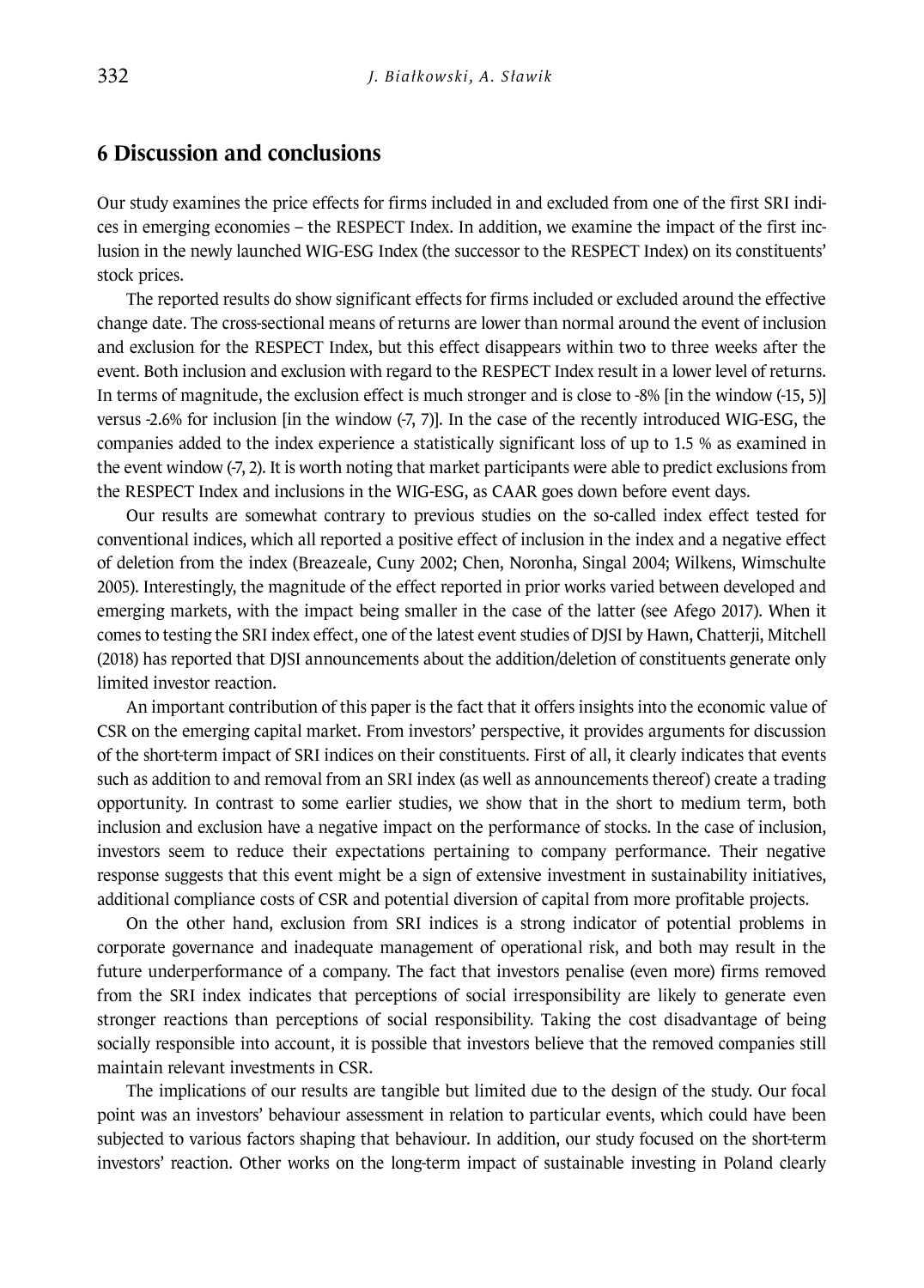indicate that the first Polish SRI index used to outperform the conventional indices published by WSE (e.g. Janik, Bartkowiak 2015; Jedynak 2012). In particular, the RESPECT Index was characterized by above-average profitability and relatively low investment risk until 2012 (Czerwińska 2012; Laskowska 2018). However, post 2015, the outperformance of the RESPECT Index vanished, and the risk associated with it was either comparable or higher than the risk of investing in most of the other index portfolios (Golaszewska-Kaczan, Kilon, Marcinkiewicz 2016). It is also argued that companies comprising the RESPECT Index were more attractive as an investment than companies from portfolios of the conventional indices (Wiśniewski 2010). Zieliński (2015) concludes that in most sectors, the companies from the RESPECT Index portfolio reached a higher valuation than other companies, but the differences were too small to consider CSR as an impact factor in a company's valuation. To draw a more comprehensive picture, one should plot those results into the even broader academic discourse about CSR among Polish companies in general.

To conclude, while the findings of this event study are intriguing, they offer only limited insights about how capital markets perceive the economic value of sustainability.15 Future research should also use qualitative data, for instance by conducting a survey of market participants, to understand whether or not the market reaction we report is a result of investor clientele effects or whether it is an actual validation of what investors believe CSR can or cannot contribute to firm value.

From a managerial perspective, our study brings only limited evidence to the discourse on whether creating sustainable value in business can affect the migration of values to capital markets. Can one fear that the obtained results question a company's CSR effort in terms of its value perception by the emerging capital market? All in all, our study might suggest that the capital market participants in Poland – at least in the short run – tend to sell stocks of businesses formally recognised as socially responsible. This means that CSR activities are viewed by investors as at least not enhancing corporate value. If investors remain reluctant or indifferent to responsible businesses, such a price of recognition could be a serious obstacle to disseminating the idea of accountability and sustainability in management, economy and society. We are far from formulating implications for the management yet, as short-term stock price fluctuation probably does not impact managerial decisions.

On the other hand, as argued by Clacher and Hagendorff (2012), in order to capture the capital market's perception of CSR value, an event is required that provides an external, market-based classification of a company as socially responsible. This supports the argument that short-term outlook in this matter should also be relevant for management. Moreover, as the long-term stock performance of socially responsible companies may be in part a function of demand for such stocks by groups of investors16 (Clacher, Hagendorff 2012) pursuing a given portfolio management strategy, not always does it or can it reflect the real perception and valuation of CSR by the capital market. If this is the case, testing the issue in the short run contributes even more to management practice. To sum up, any recommendations to managers in this matter should be combined with research results corresponding with mid- and long-term stock behaviour, as well as embedded in a broader micro- and macroeconomic context of CSR implications, which should be the subject of further investigation.

<sup>&</sup>lt;sup>15</sup> The limitations of our study relate to the modest number of events and the short period of WIG-ESG analysis. Both are unavoidable in the case of an analysis of emerging markets.

<sup>16</sup> E.g. fund managers that positively screen their investments based on socially responsible criteria.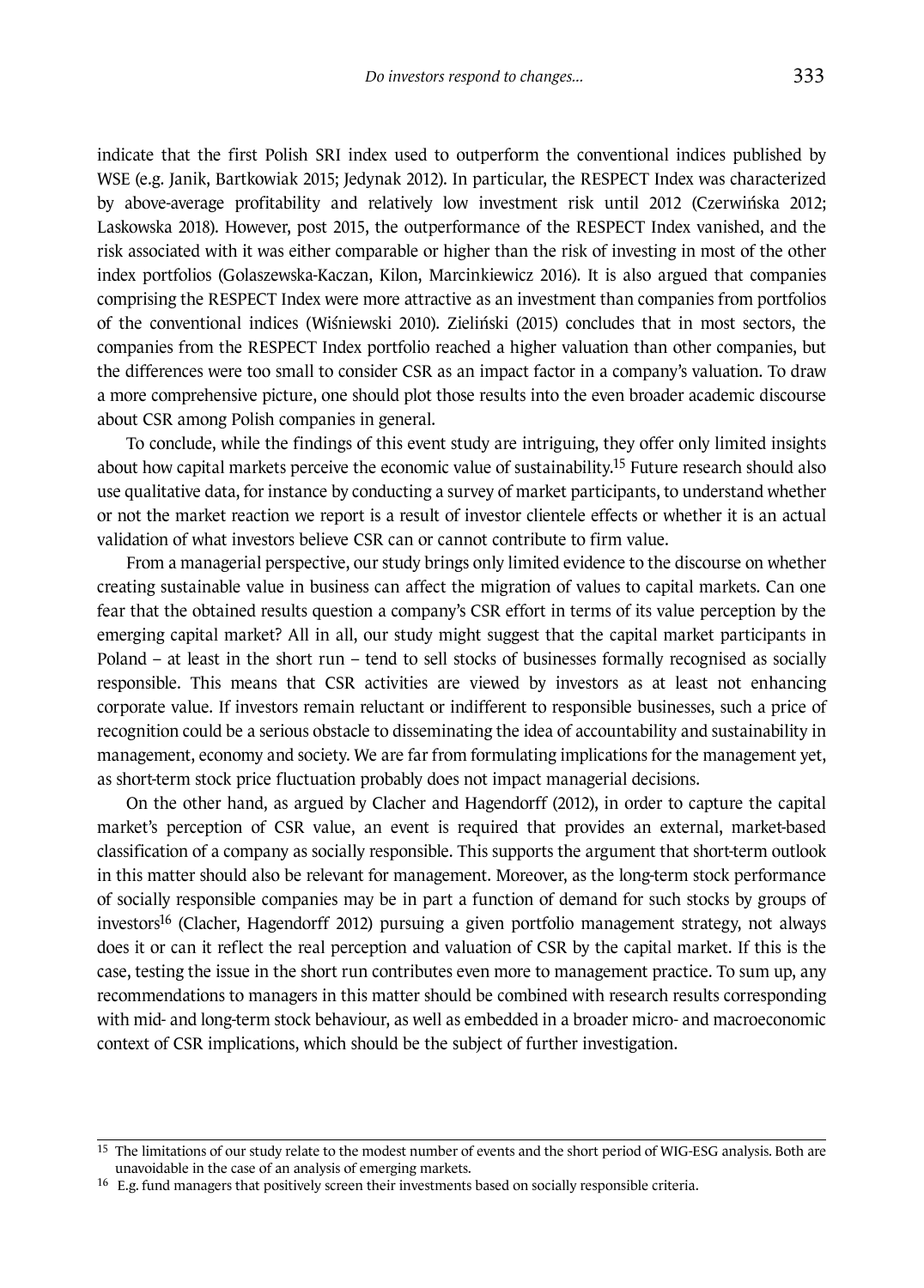### **References**

- Afego P.N. (2017), Effects of changes in stock index compositions: a literature survey, *International Review of Financial Analysis,* 52, 228–239.
- Albuquerque R., Koskinen Y., Zhang C. (2018), Corporate social responsibility and firm risk: theory and empirical evidence, *Management Science,* 65(10), 4451–4469.
- Bauer R., Derwall J., Otten R. (2007), The ethical mutual fund performance debate: new evidence from Canada, *Journal of Business Ethics,* 70(2), 111–124.
- Bebbington J., Larrinaga C., Moneva J.M. (2008), Corporate social reporting and reputation risk management, *Accounting, Auditing & Accountability Journal,* 21(3), 337–361.
- Beneish M.D., Whaley R.E. (2002), S&P 500 index replacements, *The Journal of Portfolio Management,*  29(1), 51–60.
- Błach J., Wieczorek-Kosmala M. (2017), *Informacja o ryzyku reputacji w polskich spółkach odpowiedzialnych społecznie*, Research Papers of the Wroclaw University of Economics/Prace Naukowe Uniwersytetu Ekonomicznego we Wroclawiu, 478.
- Brady A.K.O., Honey G. (2007), *Corporate Reputation: Perspectives of Measuring and Managing a Principal Risk*, Chartered Institute of Management Accountants.
- Breazeale J.P., Cuny C.J. (2002), *Stock price effects of changes in the S&P Midcap 400 and the S&P Smallcap 600 Indices*, Working Paper, Mays Business School, Texas A&M University, November.
- Brown S.J., Warner J.B. (1980), Measuring security price performance, *Journal of Financial Economics,*  8(3), 205–258.
- Brown S.J., Warner J.B. (1985), Using daily stock returns: the case of event studies, *Journal of Financial Economics,* 14(1), 3–31.
- Buszko M. (2013), Efektywność inwestowania na rynku kapitałowym w spółki odpowiedzialne społecznie, *Prace Naukowe Uniwersytetu Ekonomicznego we Wrocławiu* 311, 20–31.
- Chen H., Noronha G., Singal V. (2004), The price response to S&P 500 index additions and deletions: evidence of asymmetry and a new explanation, *The Journal of Finance,* 59(4), 1901–1930.
- Clacher I., Hagendorff J. (2012), Do announcements about corporate social responsibility create or destroy shareholder wealth? Evidence from the UK, *Journal of Business Ethics*, 106(3), 253–266.
- Cox P., Brammer S., Millington A. (2004), An empirical examination of institutional investor preferences for corporate social performance, *Journal of Business Ethics,* 52(1), 27–43.
- Czerwińska T. (2012), Efektywność inwestycji społecznie odpowiedzialnych na rynku akcji, *Problemy Zarządzania,* 39(4/2012), 129–140.
- Docking D.S., Dowen R.J. (2006), Evidence on stock price effects associated with changes in the S&P 600 SmallCap Index, *Quarterly Journal of Business and Economics*, 45 (1/2), 89–114.
- EUROSIF (2017), *European SRI Study 2016*, www.eurosif.org.
- Geczy C., Stambaugh R.F., Levin D. (2005), *Investing in socially responsible mutual funds*, SSRN 416380.

Godfrey P.C. (2005), The relationship between corporate philanthropy and shareholder wealth: a risk management perspective, *Academy of Management Review*, 30(4), 777–798.

Godfrey P.C., Merrill C.B., Hansen J.M. (2009), The relationship between corporate social responsibility and shareholder value: an empirical test of the risk management hypothesis, *Strategic Management Journal*, 30(4), 425–445.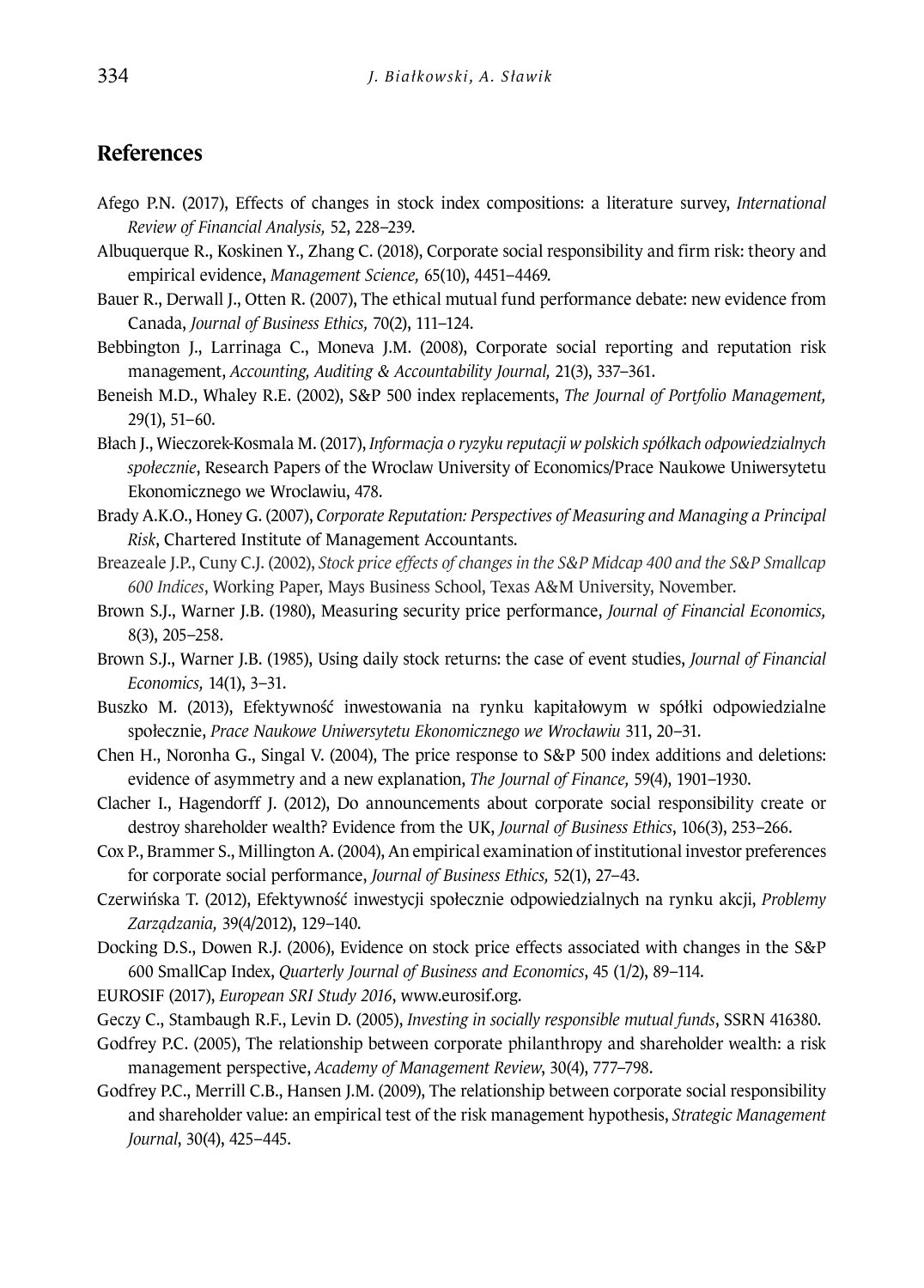Golaszewska-Kaczan U., Kilon J., Marcinkiewicz J. (2016), An assessment of the attractiveness of investments in the shares of socially responsible businesses based on the RESPECT Index, *Annales. Ethics in Economic Life,* 19(3), 113–127.

GPW (2019), *RESPECT Index. Opis projektu*, http://www.respectindex.pl/opis\_projektu.

- GPW (2020), *Biuletyn statystyczny GPW* (IV kw. 2020), https://www.gpw.pl/pub/GPW/statystyki/ statystyki\_kwartalne/20204\_GPW.pdf.
- Greenwald C. (2010), *ESG and Earnings Performance*, https://www.thomsonreuters.com/content/dam/ openweb/documents/pdf/tr-com-financial/case-study/esg-and-earnings-performance.pdf.
- GSIA (2019), *Global sustainable investment review 2018*, http://www.gsi-alliance.org/wp-content/ uploads/2019/03/GSIR\_Review2018.3.28.pdf.
- Havemann R., Webster P. (1999), *Does Ethical Investment Pay?*, *EIRIS research and other studies of ethical investment and financial performance*, EIRIS, http://www.eiris.org/files/research%20 publications/doesethicalinvestmentpay99.pdf.
- Hawn O., Chatterji A.K., Mitchell W. (2018), Do investors actually value sustainability? New evidence from investor reactions to the Dow Jones Sustainability Index (DJSI), *Strategic Management Journal*, 39(4), 949–976.
- Janik B., Bartkowiak M. (2015), The comparison of socially responsible indices in Central and Eastern Europe, *International Journal of Environmental Technology and Management,*  18(2), 153–169.
- Jedynak T. (2012), Efektywność strategii inwestycji w akcje spółek społecznie odpowiedzialnych na przykładzie Respect Index, *Zeszyty Naukowe*, 12, Polskie Towarzystwo Ekonomiczne, 161–172.
- Jo H., Saha T., Sharma R., Wright S. (2010), *Socially responsible investing vs. vice investing*, Paper presented at the Academic and Business Research Institute Conference – Las Vegas.
- Koh P.S., Qian C., Wang H. (2014), Firm litigation risk and the insurance value of corporate social per formance, *Strategic Management Journal*, 35(10), 1464–1482.
- Kurtz L. (1997), No effect, or no net effect? Studies on socially responsible investing, *The Journal of Investing*, 6(4), 37–49.
- Laskowska A. (2018), Stock market indices as a measurment tool for profitability of corporate social responsibility activities, *Copernican Journal of Finance & Accounting*, 7(4), 71–86.
- Lulewicz-Sas A., Kilon J. (2014), Analysis of the effectiveness of Socially Responsible investing Funds in Poland, *Economics and Management*, 19(4), 338–345.
- Luo X., Bhattacharya C.B. (2009), The debate over doing good: corporate social performance, strategic marketing levers, and firm-idiosyncratic risk, Journal of Marketing, 73(6), 198–213.
- MacKinlay A. (1997), Event studies in economics and finance, *Journal of Economic Literature*, 35(1), 13–39.
- Marsh D. (2000), Readers Report: What doing good really gets you, *BusinessWeek*, July 17, 14–15.
- McVerry N., Vos E. (2009), NZX50: increased investibility and price pressure on additions and deletions, *New Zealand Journal of Applied Business Research*, 7(2), 1–17.
- Naughton J.P., Wang C., Yeung I. (2014), *Are CSR expenditures affected by investor sentiment*, http:// citeseerx.ist.psu.edu/viewdoc/download?doi=10.1.1.664.2683&rep=rep1&type=pdf.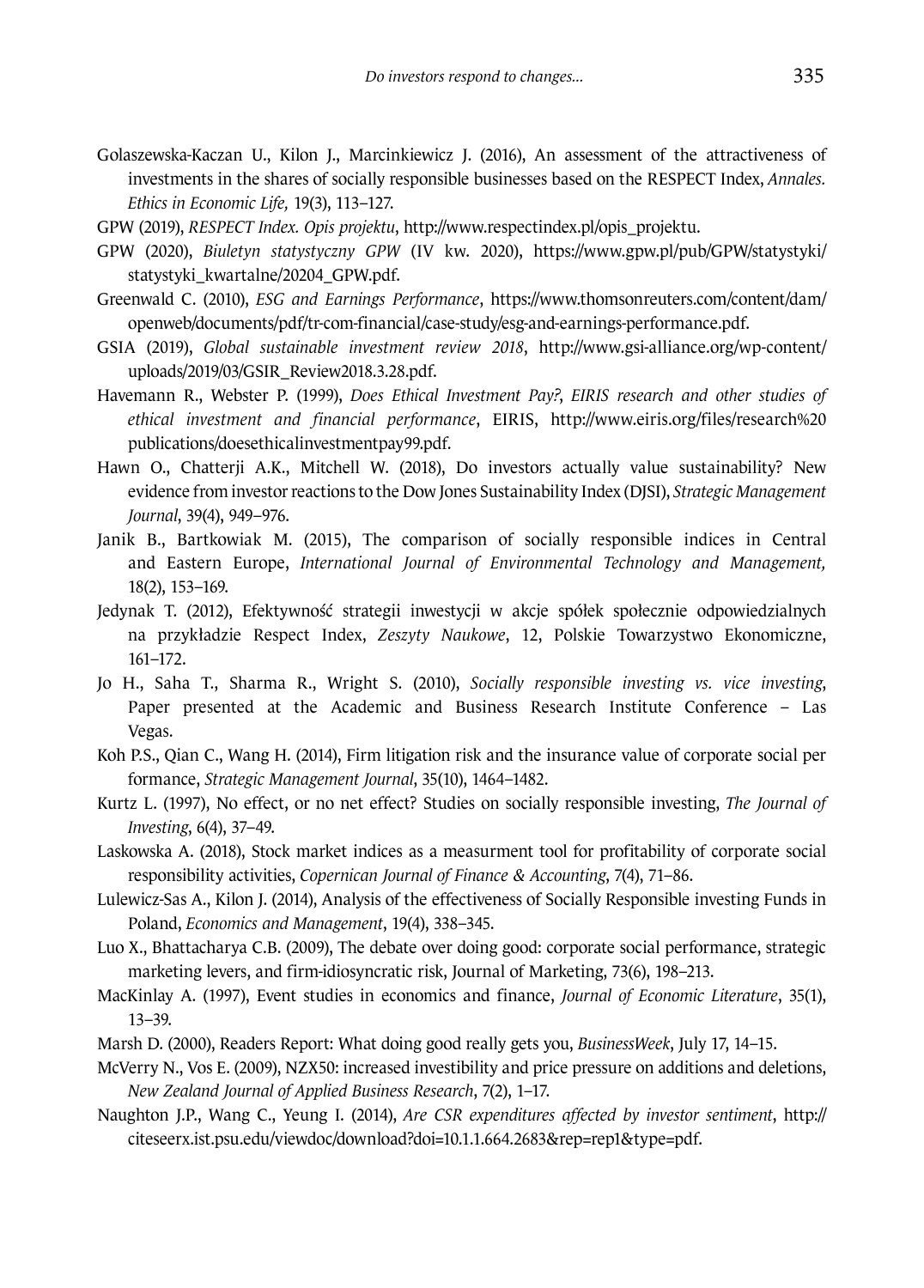- Osowski D. (2019), *Izabela Olszewska, GPW. WIG-ESG to odpowiedź na trendy, press release*, https:// www.parkiet.com/Forum-w-Krynicy/309059946-Izabela-Olszewska-GPW-WIG-ESG-to-odpowiedzna-trendy.html.
- Park N. (2004), A guide to using event study methods in multi-country settings, *Strategic Management Journal*, 25(7), 655–668.
- Pérez A. (2015), Corporate reputation and CSR reporting to stakeholders: gaps in the literature and future lines of research, *Corporate Communications: An International Journal,* 20(1), 11–29.
- Renneboog L., Ter Horst J., Zhang C. (2008), Socially responsible investments: institutional aspects, per formance, and investor behavior, *Journal of banking & finance*, 32(9), 1723–1742.
- Ruwanpura K.N., Wrigley N. (2011), The costs of compliance? Views of Sri Lankan apparel manufacturers in times of global economic crisis, *Journal of Economic Geography*, 11(6), 1031–1049.
- Schröeder M. (2005), *Is there a difference?* The performance chcaracteristics of SRI Equity Indexes, https://www.econstor.eu/bitstream/10419/24142/1/dp0550.pdf.
- Statman M., Glushkov D. (2009), The wages of social responsibility, *Financial Analysts Journal*, 65(4), 33–46.
- Van Liedekerke L., De Moor L., Vanwalleghem D. (2007), *Risk-return of Belgian SRI funds*, Working Papers 2007/4, Hogeschool-Universiteit Brussels.
- Vermeir W., Van de Velde E., Corten F. (2005), Sustainable and responsible performance, *The Journal of Investing*, 14(3), 94–101.
- United Nations (2007), *Industrial Development for the 21st Century: Sustainable Development Perspectives*.
- Wilkens S., Wimschulte J. (2005), Price and volume effects associated with 2003's major reorganization of German stock indices, *Financial Markets and Portfolio Management,* 19(1), 61–98.
- Wiśniewski T. (2010), Indeks RESPECT Index jako inicjatywa Giełdy Papierów Wartościowych w procesie tworzenia zasad CSR na polskim rynku kapitałowym, *Zeszyty Naukowe Szkoły Głównej Gospodarstwa Wiejskiego w Warszawie*, (4)53, 301–311.
- Woolridge J.R., Ghosh C. (1986), Institutional trading and security prices: the case of changes in the composition of the S&P 500 index, *Journal of Financial Research,* 9(1), 13–24.
- Zieliński M. (2015), Wpływ realizacji koncepcji CSR na wycenę spółek akcyjnych, *Prace Naukowe Uniwersytetu Ekonomicznego we Wrocławiu*, 401, 642–650.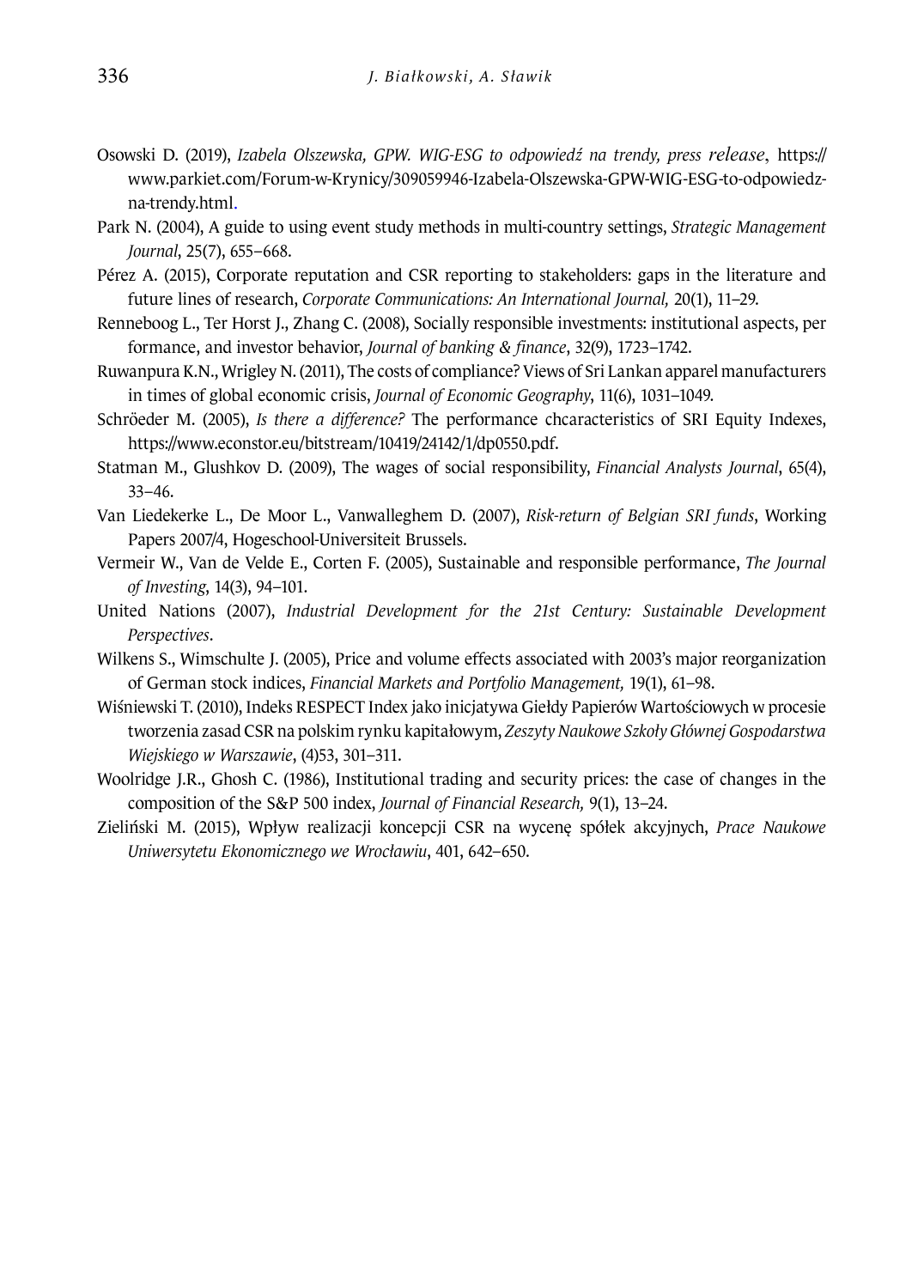# **Czy inwestorzy reagują na zmiany w składzie zrównoważonych indeksów giełdowych?**

#### **Streszczenie**

Celem artykułu jest zbadanie efektów cenowych związanych ze zmianami w składzie zrównoważonych indeksów giełdowych (*SRI indices*) na rynku wschodzącym. Badanie przeprowadzono w Polsce na przykładzie pierwszego indeksu odpowiedzialnego społecznie w Europie Środkowo-Wschodniej – RESPECT Index, w całym okresie jego istnienia (tj. 2009–2019), a także na przykładzie nowo opublikowanego wówczas indeksu WIG-ESG. Postawione pytania badawcze dotyczą tego, czy wejście spółki do indeksów SRI lub wyjście z nich ma pozytywny, negatywny czy neutralny wpływ na cenę jej akcji w krótkim okresie. Innymi słowy, czy i jak inwestorzy Giełdy Papierów Wartościowych w Warszawie reagują na taką informację. Wcześniejsze badania nad tzw. efektem indeksu, w szczególności odnoszące się jednak do tradycyjnych indeksów giełdowych (np. Breazeale, Cuny 2002; Chen, Noronha, Singal 2004; Wilkens, Wimschulte 2005), pokazują pozytywny efekt cenowy wejścia do indeksu oraz negatywny efekt cenowy wyjścia z indeksu.

Zastosowana metodyka badania obejmuje analizę zdarzenia (*event study*) z zastosowaniem miary skumulowanej średniej dodatkowej stopy zwrotu (*CAAR*) oraz model rynkowy (*market model*) do szacowania oczekiwanej stopy zwrotu z akcji. Dzięki wzięciu pod uwagę reakcji rynku kapitałowego na informacje dotyczące społecznej odpowiedzialności biznesu (CSR) i wykorzystaniu wahań cen akcji spółek jako benchmarków analiza zdarzenia pozwala na większą rzetelność badania w porównaniu z analizą nominalnej stopy zwrotu. W badaniu przeanalizowano wszystkie 12 edycji RESPECT Index w latach 2009–2019. W tym okresie zaobserwowano 54 wejścia do indeksu oraz 23 wyjścia z indeksu, które w sumie dotyczyły 45 spółek z 20 branż. Analizę uzupełniono o 60 spółek, które w 2019 r. weszły do nowego indeksu WIG-ESG.

Wyniki badania pokazują silną negatywną zmianę cen akcji spółek zarówno wchodzących do indeksu SRI, jak i wychodzących z niego. Efekt cenowy jest krótkotrwały, lecz istotny statystycznie w wybranych asymetrycznych oknach zdarzenia. W szczególności analiza wskazuje na istotne efekty cenowe akcji spółek wchodzących i wychodzących z indeksu w okolicy daty zdarzenia (dnia odniesienia). Średnia stopa zwrotu dla próby badawczej jest niższa niż normalna blisko dnia odniesienia dla spółek wchodzących i wychodzących do/z RESPECT Index, jednak efekt ten zanika w ciągu 2–3 tygodni po zdarzeniu. Zarówno wejście do RESPECT Index, jak i wyjście z niego powoduje obniżenie stopy zwrotu. Efekt cenowy związany z wyjściem z indeksu jest znacznie silniejszy i bliski -8% (dla okna zdarzenia (-15,5)), podczas gdy efekt związany z wejściem wynosi -2,6% (dla okna zdarzenia (-7,2)). W przypadku WIG-ESG spółki wchodzące do indeksu zanotowały istotny statystycznie spadek cen akcji – do 1,5% w oknie zdarzenia (-7,2). Należy przy tym zaznaczyć, że uczestnicy rynku byli w stanie przewidzieć wyjścia z RESPECT Index oraz wejścia do indeksu WIG-ESG, ponieważ CAAR spada przed datą zdarzenia (dniem odniesienia).

Artykuł przyczynia się do dyskusji na temat tego, jak wschodzące rynki kapitałowe postrzegają wartość działań z zakresu CSR podejmowanych przez spółki. Przeprowadzone badanie wskazuje, że zdarzenia takie jak wejście spółki do indeksu SRI lub wyjście z niego (a także samo ogłoszenie zdarzenia) stwarzają możliwość obrotu walorami. Nasze wyniki sugerują, że inwestorzy na GPW –